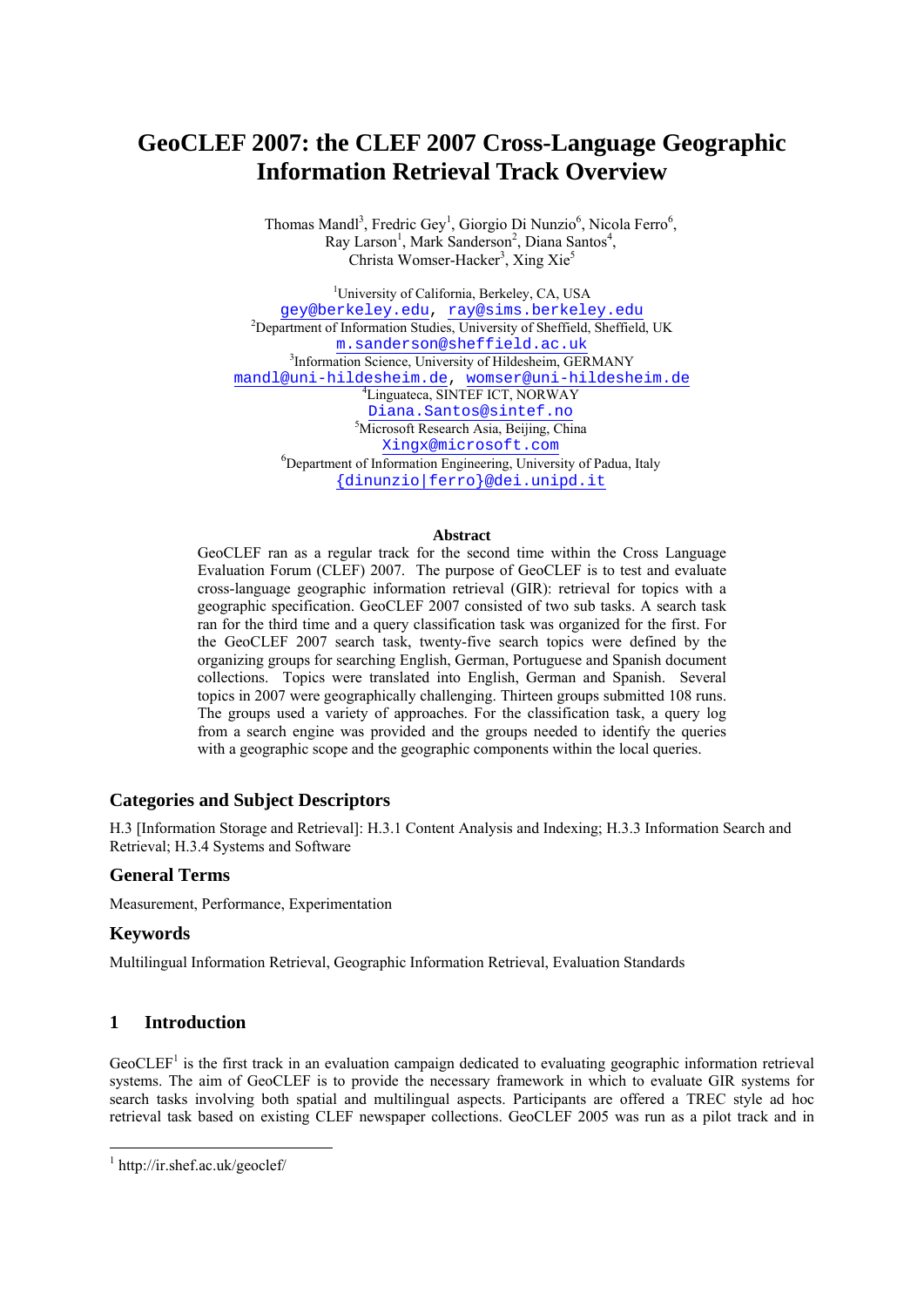2006, GeoCELF was a regular CLEF track. GeoCLEF has continued to evaluate retrieval of documents with an emphasis on geographic information retrieval from text. Geographic search requires the combination of spatial and content based relevance into one result. Many research and evaluation issues surrounding geographic monoand bilingual search have been addressed in GeoCLEF.

GeoCLEF was a collaborative effort by research groups at the University of California, Berkeley (USA) , the University of Sheffield (UK), the University of Hildesheim (Germany) and Linguateca (Norway and Portugal). Thirteen research groups (17 in 2006) from a variety of backgrounds and nationalities submitted 108 runs (149 in 2005) to GeoCLEF.

For 2007, Portuguese, German and English were available as document and topic languages. There were two Geographic Information Retrieval tasks: monolingual (English to English, German to German and Portuguese to Portuguese) and bilingual (language X to language Y, where X or Y was one of English, German or Portuguese). In the three editions of GeoCLEF so far, 75 topics with relevance assessments have been developed. Thus, GeoCLEF developed a standard evaluation collection which supports long-term research.

| <b>GeoCLEF Year</b> | <b>Collection Languages</b>          | <b>Topic Languages</b>                         |
|---------------------|--------------------------------------|------------------------------------------------|
| $2005$ (pilot)      | English, German                      | English, German                                |
| 2006                | English, German, Portuguese, Spanish | English, German, Portuguese, Spanish, Japanese |
| 2007                | English, German, Portuguese          | English, German, Portuguese                    |

**Table 1.** GeoCLEF test collection – collection and topic languages

Geographical Information Retrieval (GIR) concerns the retrieval of information involving some kind of spatial awareness. Many documents contain some kind of spatial reference which may be important for IR. For example, to retrieve, rank and visualize search results based on a spatial dimension (e.g. "find me news stories about bush fires near Sidney").

Many challenges of geographic IR involve geographical references (geo-references). Documents contain georeferences expressed in multiple languages which may or may not be the same as the query language. For example, the city *Cape Town* (English) is also *Kapstadt* (German), *Cidade do Cabo* in Portuguese and *Ciudad del Cabo* **(**Spanish). Queries with names may require an additional translation step to enable successful retrieval. Depending on the language and the culture, translation may not helpful in some cases. For example, the word *new* within *New York* is often translated in Spanish (*Nueva York*) and Portuguese (*Nova Iorque*), but never in German. On some occasions, names may be changed and a recent modification may not be well reflected within a foreign collection. E.g. there were still references to the German city *Karl-Marx-Stadt* in Spain after it had been renamed to *Chemnitz* in 1990. Geographical references are often ambiguous (e.g. there is a *St. Petersburg* also in Florida and Pennsylvania in the United States).

The query parsing (and classification) task was offered for the first time at GeoCLEF 2007. It is dedicated to identify geographic queries within a log from the msn search engine. This task has been organized by Xie Xing from Microsoft Research Asia. A log of 800,000 real queries was provided. Out of these, 100 were labeled as training data and 500 were assessed as test data. The task required participants to find the geographic entity, the relation type and the non geographic content restrictions. The task attracted six participating groups. The task design, the data, participation and evaluation results are discussed in a separate overview paper [Li et al. 2007]. The task is of high practical relevance to GeoCLEF and the real log data is of great value for research.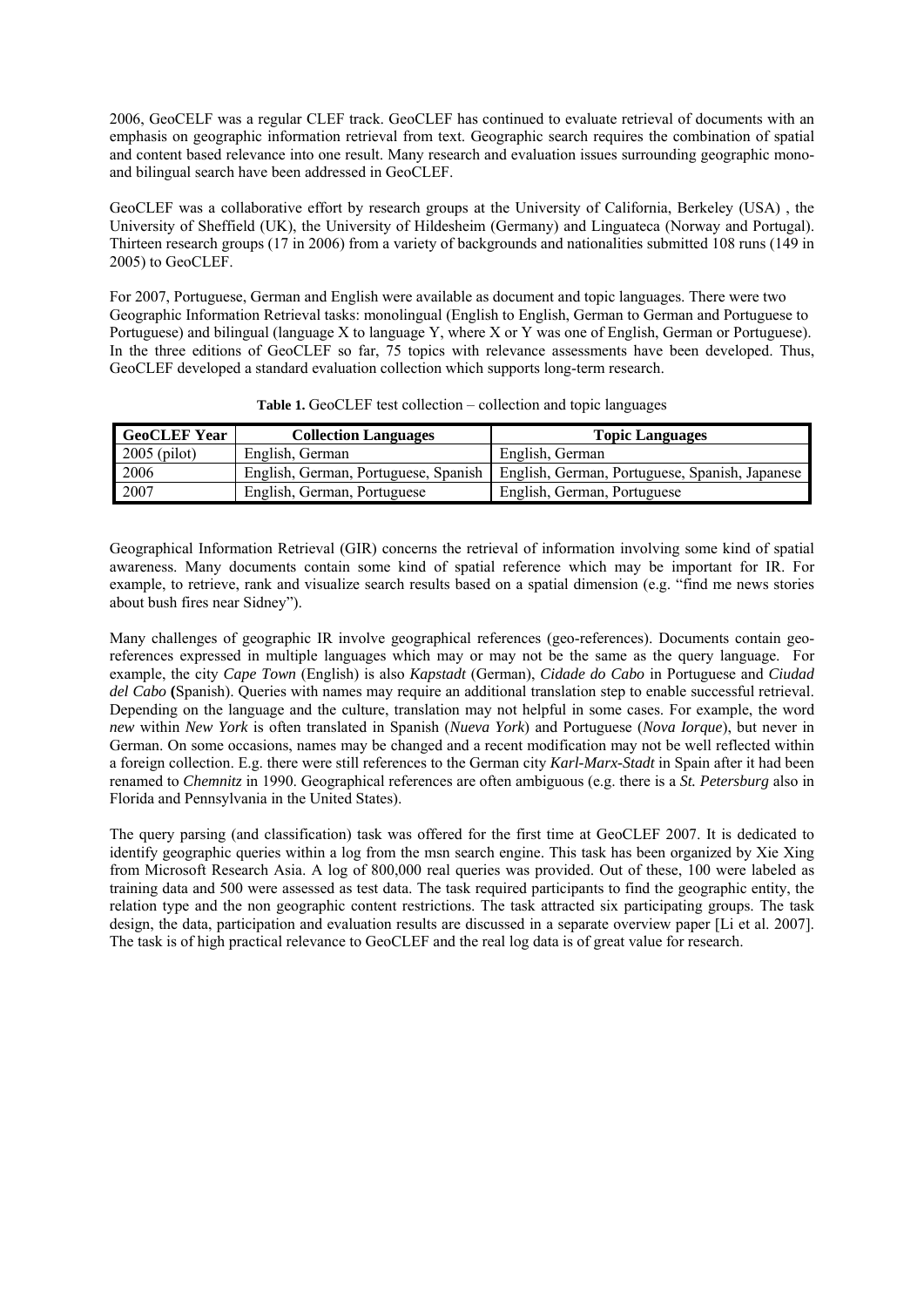# **2 GeoCLEF 2007 Search Task**

Search is the main task of GeoCLEF. The following sections describe the test design adopted by GeoCLEF.

### **2.1 Document Collections used in GeoCLEF 2007**

The document collections for this year's GeoCLEF experiments consists of newspaper and newswire stories from the years 1994 and 1995 used in previous CLEF ad-hoc evaluations [Braschler & Peters 2004]. The Portuguese, English and German collections contain stories covering international and national news events, therefore representing a wide variety of geographical regions and places. The English document collection consists of 169,477 documents and was composed of stories from the British newspaper *The Glasgow Herald* (1995) and the American newspaper *The Los Angeles Times* (1994). The German document collection consists of 294,809 documents from the German news magazine *Der Spiegel* (1994/95), the German newspaper *Frankfurter Rundschau* (1994) and the Swiss newswire agency *Schweizer Depeschen Agentur* (SDA, 1994/95). For Portuguese, GeoCLEF 2007 utilized two newspaper collections, spanning over 1994-1995, for respectively the Portuguese and Brazilian newspapers *Público* (106,821 documents) and *Folha de São Paulo* (103,913 documents). Both are major daily newspapers in their countries. Not all material published by the two newspapers is included in the collections (mainly for copyright reasons), but every day is represented with documents. The Portuguese collections are also distributed for IR and NLP research by Linguateca as the CHAVE collection<sup>2</sup>.

In all collections, the documents have a common structure: newspaper-specific information like date, page, issue, special filing numbers and usually one or more titles, a byline and the actual text. The document collections were not geographically tagged and contained no semantic location-specific information.

|  |  | <b>Table 2.</b> GeoCLEF 2007 test collection size |  |
|--|--|---------------------------------------------------|--|
|  |  |                                                   |  |

| Language            | English |                   | German   Portuguese |
|---------------------|---------|-------------------|---------------------|
| Number of documents |         | 169.477   294.809 | 210.734             |

#### **2.2 Generating Search Topics**

A total of 25 topics were generated for this year's GeoCLEF (GC 51 - GC75). Topic creation was shared among the three organizing groups, who all utilized the DIRECT System provided by the University of Padua. A search utility for the collections was provided within DIRECT to facilitate the interactive exploration of potential topics. Each group created initial versions of nine proposed topics in their language, with subsequent translation into English. Topics are meant to express a natural information need which a user of the collection might have. These candidates were subsequently checked for relevant documents in the other collections. In many cases, topics needed to be refined. For example, the topic candidate *honorary doctorate degrees at Scottish universities* was expanded to topic GC53 *scientific research at Scottish universities* due to an initial lack of relevant documents in the German and Portuguese collections. Relevant documents were marked within the DIRECT system. After intensive discussion, a decision was made about the final set of 25 topics. Finally, all missing topics were translated into Portuguese and German and all translations were checked. The following section will discuss the creation of topics with spatial parameters for the track.

The organizers continued the efforts of GeoCELF 2006 aimed at creating a geographically challenging topic set. This means that explicit geographic knowledge should be necessary in order for the participants to successfully retrieve relevant documents. Keyword-based approaches should not be favored by the topics. While many geographic searches may be well served by keyword approaches, others require a profound geographic reasoning. We speculate that for a realistic topic set where these difficulties might be less common, most systems could perform better.

 $\overline{a}$ 

<sup>&</sup>lt;sup>2</sup> http://www.linguateca.pt/CHAVE/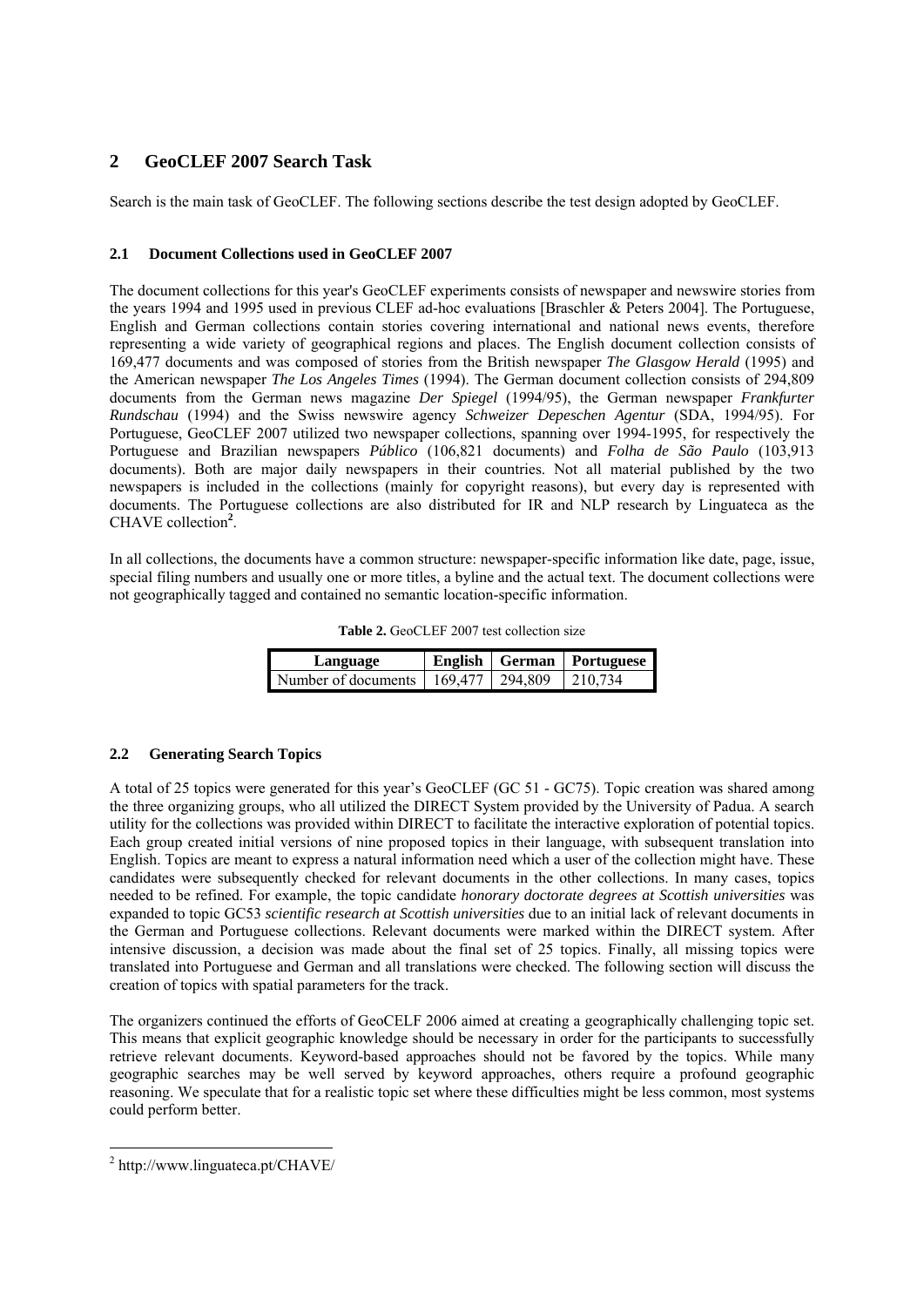In order to achieve that, several difficulties were explicitly included into the topics of GeoCLEF 2006 and 2007:

- ambiguity (*St. Pauls Cathedral*, exists in London and São Paulo)
- vague geographic regions (*Near East*)
- geographical relations beyond IN (*near Russian cities*, *along Mediterranean Coast*)
- cross-lingual issues (Greater *Lisbon ,* Portuguese: *Grande Lisboa ,* German: *Großraum Lissabon*)
- granularity below the country level (*French speaking part of Switzerland, Northern Italy*)
- complex region shapes (*along the rivers Danube and Rhine*)

However, it was difficult to develop topics which fulfilled all criteria. For example, local events which allow queries on a level of granularity below the country often do not lead to newspaper articles outside the national press. This makes the development of cross-lingual topics difficult.

For English topic generation, topics were initially generated by Mark Sanderson and tested on the DIRECT system. Additional consultation was conducted with other members of the GeoCLEF team to determine if the topics had at least some relevant documents in the German and Portuguese collections. Those found to have few such documents were altered in order ensure that at least some relevant documents existed for each topic.

The German group at Hildesheim started with brain storming on interesting geographical notions. Challenging geographic notions below the country granularity were procured. We came up with German speaking part of Switzerland, which is a vaguely defined region. A check in the collection showed that there were sport events, but not enough to specify a sport discipline. Another challenge was introduced with Nagorno-Karabakh which has many spelling variants.

The Portuguese topics were chosen in a way similar to the one suggested for the choice of adhoc topics in previous years [cf. Santos & Rocha 2005]. The tripartite division among international, European and national, however, was reduced to national vs. international because we did not consider European as a relevant category (given that neither Portuguese nor English language newspaper collections used in CLEF are totally based in Europe): so, we chose some culturally-bound topics (Senna, crime in Grande Lisboa), some purely international or global (sharks and floods) and some related to specific regions (because of the geographic relevance to GeoCLEF).

In all cases, but especially for those focusing on a particular region (inside or outside the national borders covered by any newspaper collection), we tried to come up with a sensible user model: either a prospective tourist (St. Paul's or Northern Italy) or a cub reporter (Myanmar human rights violation or casualties on the Hymalaia). In some cases, we managed to create topics whose general relevance could be either, although naturally the choices would be different for the different kind of users -- consider the case of navigation in the Portuguese islands, both relevant for a tourist and for a journalist discussing the subject.

We were also intent on trying some specifically known geographically ambiguous topics, such as St. Paul's or topics where the geographical names were ambiguous with non geographic concepts, such as Madeira (means wood in Portuguese and can also mean a kind of wine).

All the topics were then tried out in the CHAVE collection, encoded in CQP [Evert 2005] and available for Web search through the AC/DC project [Santos & Bick 2000] at http://www.linguateca.pt/ACDC/ in order to estimate the number of possible hits. In general, there were very few hits for all topics, as can be appreciated by the number of relevant documents per topic found in the Portuguese pool (see Table/figure X??).

The translation of the topics leads to new challenges. One of the English topics about the Scottish town, St. Andrews, was judged to be challenging as it was more ambiguous than in English, because Santo André also denotes a village in Portugal and a city in Brazil. So this is a case where depending on the language the kind of results expected is different. While we are not defending a user model where this particular case would be relevant, we are showing that a mere topic translation (as might be effected by a crosslingual system) would not be enough if one were interested in the Scottish St. Andrews alone.

Another interesting remark is the use of the word "continent", which is very much context dependent and again therefore cannot be translated simply from "continent" to "continente", because depending on your spatial basis the continent is different. Again this requires some clever processing and/or processing for the translation.

Finally, it appears that *perto de X* (near X, or close to X) carries in Portuguese the presupposition that X is not included, and this made us consider that we would have translated better "airports near to London" by "que servem Londres" (i.e., that are used to reach London). (Although we also used the phrase aeroprtos londrinos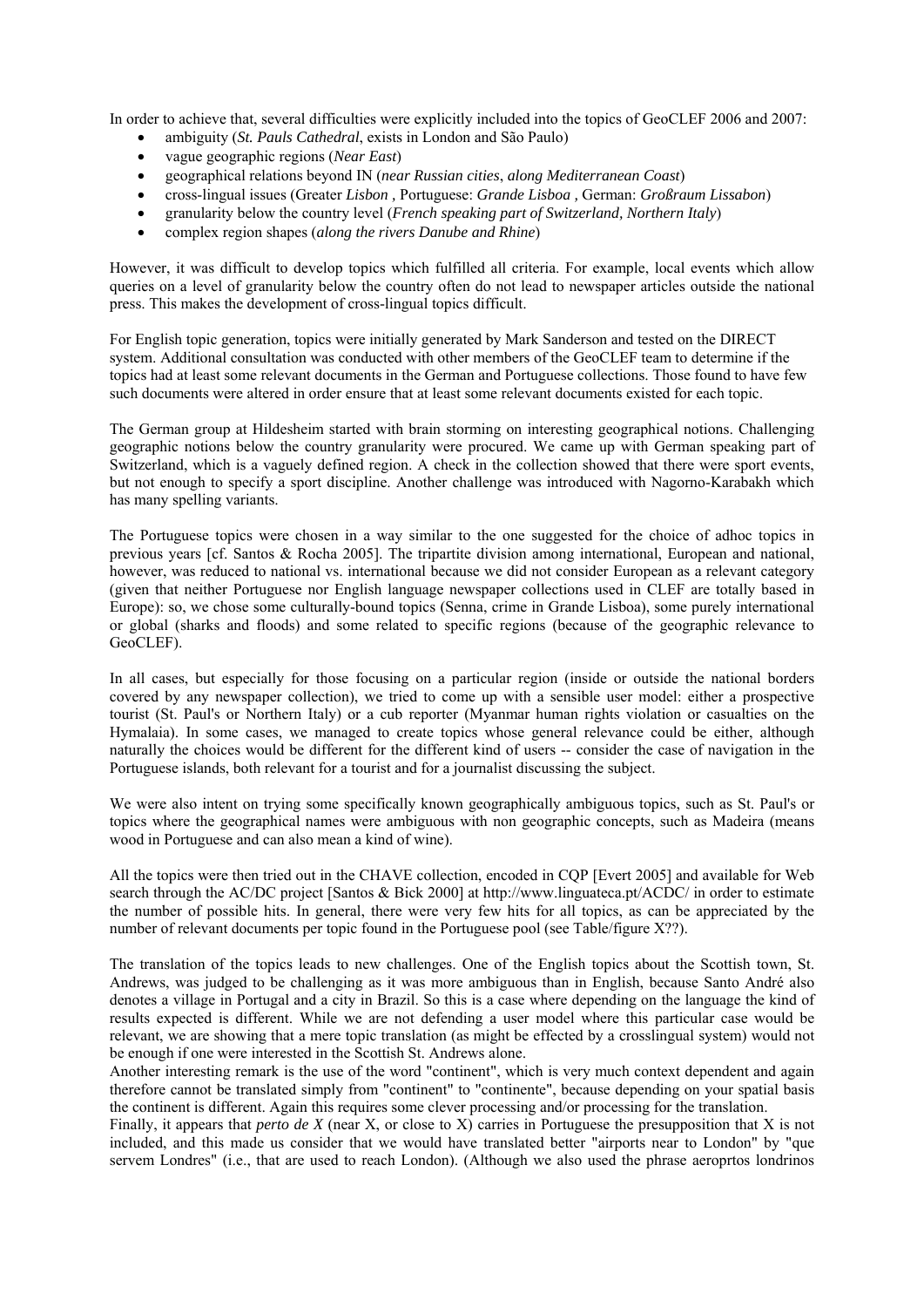which may also include airports inside London). On the other hand, airplanes clashes close to Russian cities seemed more naturally translated by "na proximidade" and not included. We used perto for both, but this might have been a translation weakness.

## **2.3 Format of Topic Description**

The format of GeoCLEF 2007 differed slightly from that of 2006 as no markup of geographic entities in the topics was provided. Systems were expected to reveal that information to themselves from the topic. Two examples of full topics are shown in Figure 1.

| $\le$ num>10.2452/58-GC $\le$ /num>                        | $\le$ num $>$ 10.2452/75-GC $\le$ /num $>$                  |
|------------------------------------------------------------|-------------------------------------------------------------|
| <title>Travel problems at major airports near to</title>   | <title>Violation of human rights in Burma</title>           |
| London                                                     | <desc>Documents are relevant if they mention actual</desc>  |
| $\leq$ desc $\geq$ To be relevant, documents must describe | violation of human rights in Myanmar, previously            |
| travel problems at one of the major airports close to      | named Burma.                                                |
| London. < /desc>                                           | <narr>This includes all reported violations of human</narr> |
| <narr>Major airports to be listed include Heathrow,</narr> | rights in Burma, no matter when (not only by the            |
| Gatwick, Luton, Stanstead and London City                  | present government). Declarations (accusations or           |
| airport.                                                   | denials) about the matter only, are not relevant.           |
| $\langle$ top>                                             | $\langle$ top>                                              |
| $\sim$ $\sim$ $\sim$ $\sim$                                |                                                             |

**Fig. 1:** Topics GC058 and GC075

As can be seen, after the brief descriptions within the title and description tags, the narrative tag contains detailed description of the geographic detail sought and the relevance criteria. In some topics, lists of relevant regions are given.

#### **2.4. Several kinds of geographical topics**

A tentative classification for geographical topics was suggested at GIR 2006 and applied at GeoCLEF2006 [Gey et al. 2007]:

- 1 non-geographic subject restricted to a place (music festivals in Germany) [only kind of topic in GeoCLEF 2005]
- 2 geographic subject with non-geographic restriction (rivers with vineyards) [new kind of topic added in GeoCLEF 2006]
- 3 geographic subject restricted to a place (cities in Germany)
- 4 non-geographic subject associated to a place (independence, concern, economic handlings to favour/harm that region, etc.) Examples: *independence of Quebec*, *love for Peru* (as often remarked, this is frequently, but not necessarily, associated to the metonymical use of place names)
- 5 non-geographic subject that is a complex function of place (for example, place is a function of topic) (*European football cup matches, winners of Eurovision Song Contest*)
- 6 geographical relations among places (*how are the Himalayas related to Nepal?* Are they inside? Do the Himalaya mountains cross Nepal's borders? etc.)
- 7 geographical relations among (places associated to) events (*Did Waterloo occur more north than the battle of X? Were the findings of Lucy more to the south than those of the Cromagnon in Spain?*)
- 8 relations between events which require their precise localization (*was it the same river that flooded last year and in which killings occurred in the XVth century?*)

This year we kept topics of both kinds 1 and 2 as last year. The major innovation and diversity introduced in GeoCLEF 2007 were more complicated geographic restriction than at previous GeoCLEF editions. The following three difficulties were introduced:

1 by specifying complex (multiply defined) geographic relations: East Coast of Scotland; Europe excluding the Alps, main roads north of Perth, Mediterranean coast, Portuguese islands, and "the region between the UK and the Continent";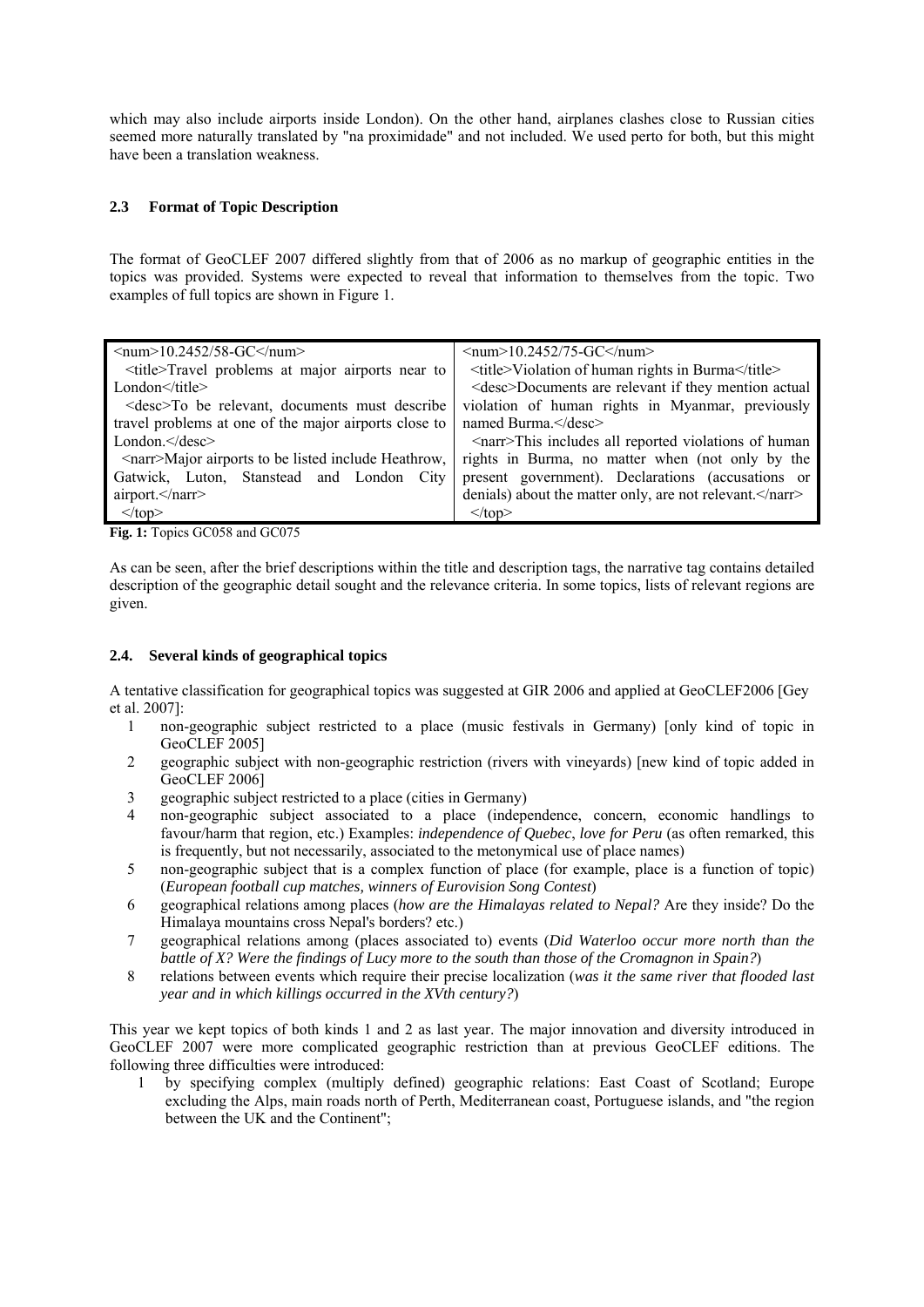- 2 by insisting on as politically defined regions, both smaller than countries, such as French speaking part of Switzerland, the Bosphorus, Northern Italy, Grande Lisboa, or larger than countries: East European countries, Africa and north western Europe;
- 3 by having finer geographic subjects, such as lakes, airports, F1 circuits, and even one cathedral as place.

### **2.5 Approaches to Geographic Information Retrieval**

The participants used a wide variety of approaches to the GeoCLEF tasks, ranging from basic IR approaches (with no attempts at spatial or geographic reasoning or indexing) to deep natural language processing (NLP) processing to extract place and topological clues from the texts and queries. Specific techniques used included:

- Ad-hoc techniques (weighting, probabilistic retrieval, language model, blind relevance feedback )
- Semantic analysis (annotation and inference)
- Geographic knowledge bases (Gazetteers, thesauri, ontologies)
- Text mining
- Query expansion techniques (e.g. geographic feedback)
- Geographic Named Entity Extraction (LingPipe, GATE, etc.)
- Geographic disambiguation
- Geographic scope and relevance models
- Geographic relation analysis
- Geographic entity type analysis
- Term expansion using Wordnet
- Part-of-speech tagging

#### **2.6 Relevance assessment**

English assessment was shared by Berkeley and Sheffield Universities. German assessment was done by the University of Hildesheim and Portuguese assessment by Linguateca. The DIRECT System was utilized for assessment. The system provided by the University of Padua allowed the automatic submission of runs by participating groups and supported assembling the GeoCLEF assessment pools by language.

#### **2.6.1 English relevance assessment**

English relevance assessment was conducted primarily by a group of ten paid volunteers from the University of Sheffield, who were paid a small sum of money for each topic assessed. The English document pool extracted from 53 monolingual and 13 bilingual (language X to) English runs consisted of 15,637 documents to be reviewed and judged by our 13 assessors or about 1,200 documents per assessor.

| <b>Pool Size</b>          | 15,637 documents                                             |  |
|---------------------------|--------------------------------------------------------------|--|
|                           | 14,987 not relevant                                          |  |
|                           | 650 relevant<br>$\bullet$                                    |  |
|                           | 25 topics                                                    |  |
|                           | about 625 documents per topic<br>$\bullet$                   |  |
| <b>Pooled Experiments</b> | 27 out of 66 submitted experiments                           |  |
|                           | monolingual: 21 out of 53 submitted experiments<br>$\bullet$ |  |
|                           | bilingual: 6 out of 13 submitted experiments<br>$\bullet$    |  |
| <b>Assessors</b>          | 13 assessors                                                 |  |
|                           | about 1,200 documents per assessor                           |  |

The box plot of figure 2 shows the distribution of different types of documents across the topics of the English pool. In particular, the upper box shows the distribution of the number of pooled documents across the topics; as it can be noted, the distribution is a little bit asymmetric towards topics with a higher number of pooled documents and does not present outliers. The middle box shows the distribution of the number of not relevant documents across the topics; as it can be noted, the distribution is a little bit asymmetric towards topics with a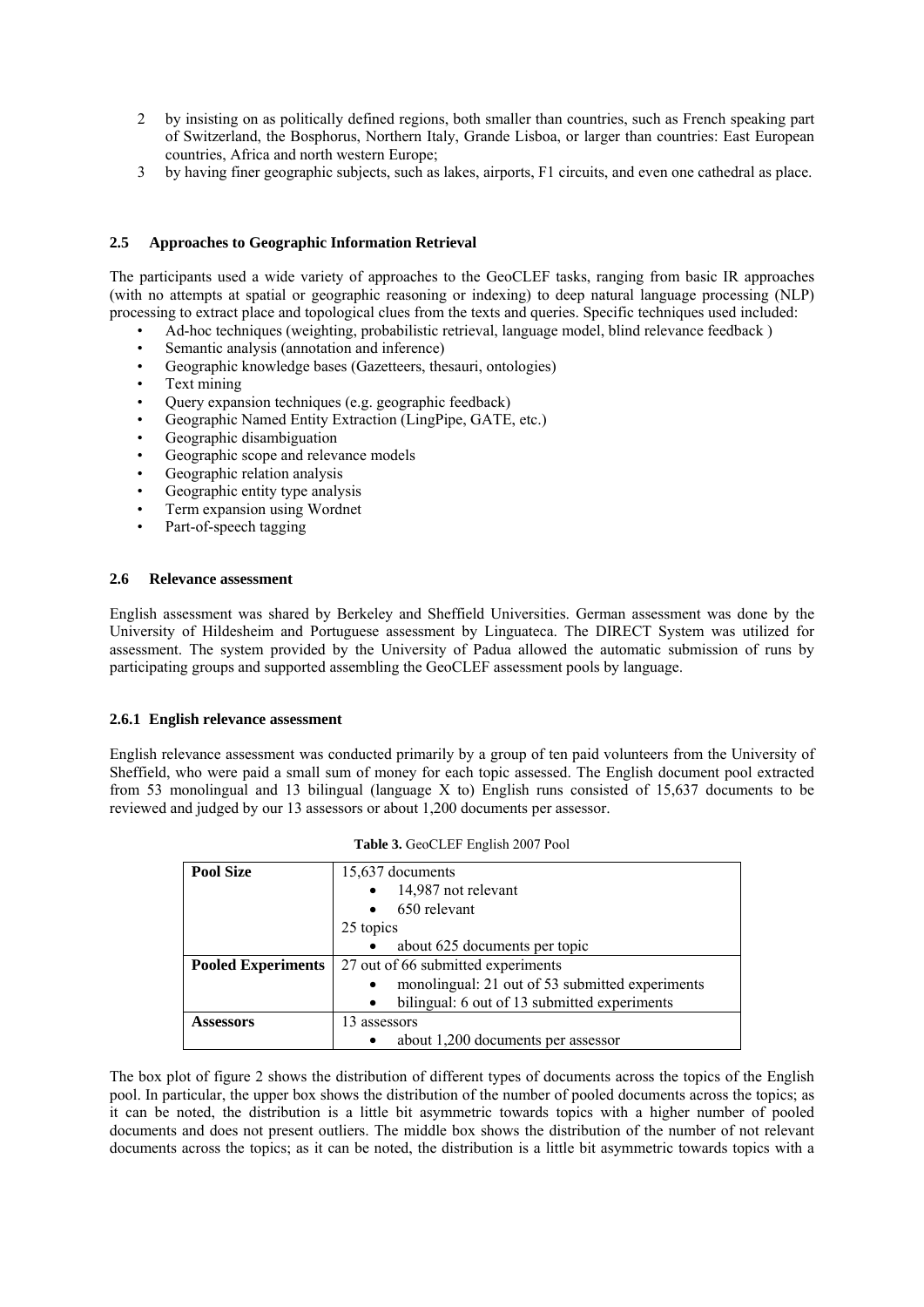lower number of not relevant documents and does not present outliers. Finally, the lower box shows the distribution of the number of relevant documents across the topics; as it can be noted, the distribution is almost symmetric; with a median number of relevant documents around 20 per topic, but it present some outliers, which are topics with a large number of relevant documents.



**Fig. 2.** GeoCLEF English 2007 Pool: distribution of the different document types.

#### **2.6.2 German relevance assessment**

While judging relevance was generally easier for the short news agency articles of *SDA* with their headlines, keywords and restriction to one issue, *Spiegel* articles took rather long to judge, because of their length and essay-like stories often covering multiple events etc. without a specific narrow focus. Many borderline cases for relevance resulted from uncertainties about how broad/narrow a concept term should be interpreted and how explicit the concept must be stated in the document. One topic required systems to find documents which report shark attacks. Documents telling the reader that a certain area is "full of sharks" were not judged as relevant. For other topics, implicit information in the document was used for the decision. For example, the topic sport events in German speaking Switzerland led to documents where the place of a soccer game was not mentioned, but the result was included in a standardized form which indicates that the game was played in the first city mentioned (e.g. Lausanne - Genf 0:2, has most usually been played in Lausanne). It was also assumed that documents which report that hikers are missing in the Himalayas are relevant for the topic casualties in the Himalayas.

| <b>Table 4. GeoCLEF German 2007 Pool</b> |  |  |
|------------------------------------------|--|--|
|                                          |  |  |

| <b>Pool Size</b>          | 15,488 documents                                |  |  |
|---------------------------|-------------------------------------------------|--|--|
|                           | 14,584 not relevant                             |  |  |
|                           | 904 relevant                                    |  |  |
|                           | 25 topics                                       |  |  |
|                           | about 620 documents per topic                   |  |  |
| <b>Pooled Experiments</b> | 24 out of 24 submitted experiments              |  |  |
|                           | monolingual: 16 experiments                     |  |  |
|                           | bilingual: 8 experiments                        |  |  |
| Assessors                 | 8 assessors                                     |  |  |
|                           | about 1,900 documents per assessor<br>$\bullet$ |  |  |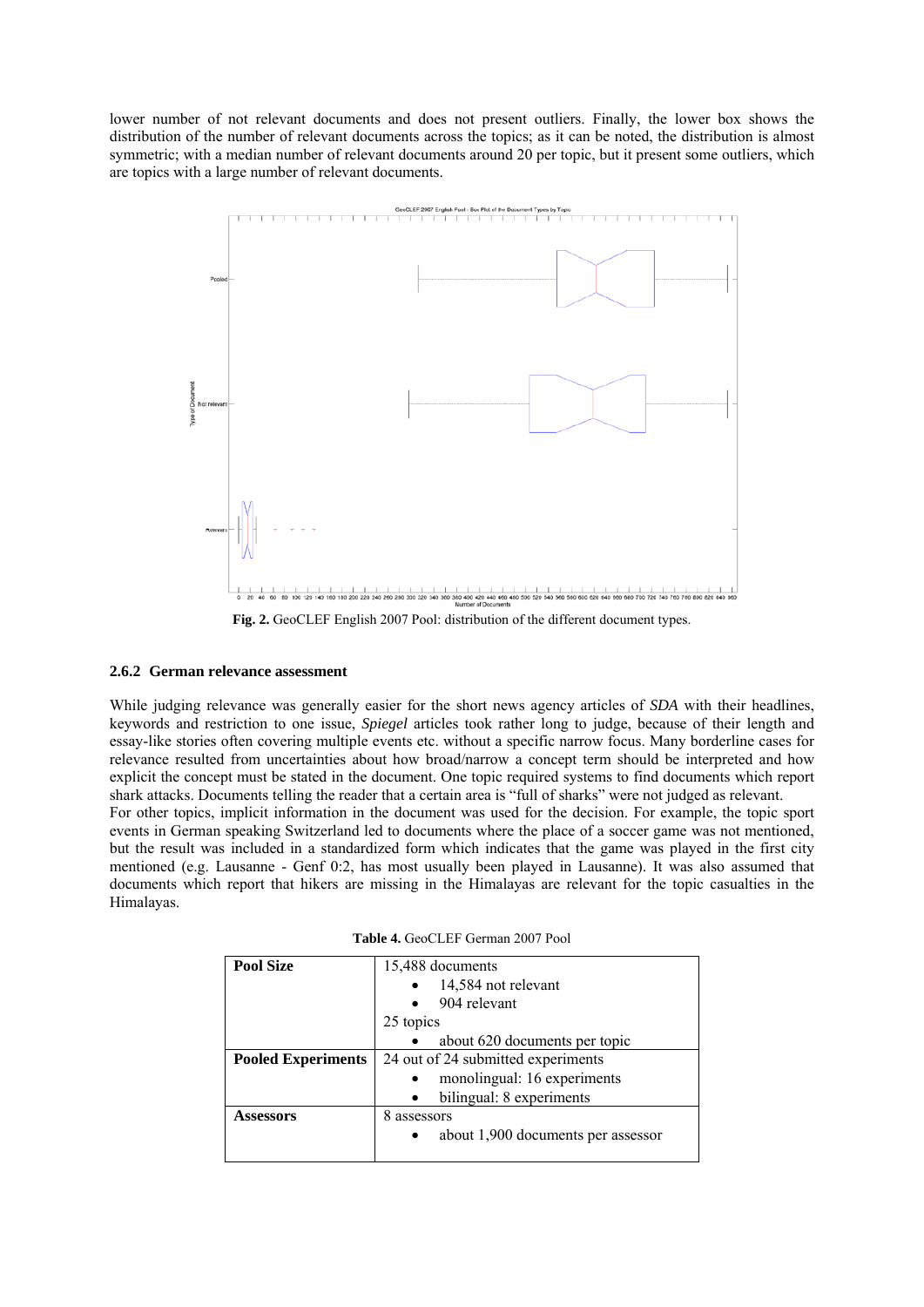Many documents are at first identified as borderline cases and need to be discussed further. One topic requested topics on travel delays at London airports. One document mentioned that air travel had been delayed and some flight had to be directed to Gatwick. Because a delay at Gatwick is not explicitly mentioned, the document was regarded as not relevant.

The box plot of figure 3 shows the distribution of different types of documents across the topics of the German pool. As it can be noted the distribution of the pooled documents is almost symmetrical with no outlier; on the other hand, the distribution of not relevant documents is asymmetrical with a tail towards topics with a lower number of not relevant documents and does not present outliers; finally, also the distribution of the relevant documents is asymmetrical but towards topics with a greater number of relevant documents and presents outliers, which are topics with a great number of relevant documents.



**Fig. 3.** GeoCLEF German 2007 Pool: distribution of the different document types.

#### **2.6.3 Portuguese Relevance Assessment**

In addition to the problem (already reported before) that some if the news articles included in the CHAVE collection are in fact a list of "last news" which concern several different subjects (and have therefore to be read in their entirety, making it especially tiresome), we had some general problems assessing topics, which we illustrate here in detail for the "free elections in Africa" subject:

What is part of an election (or presupposed by it)? In other words, which parts are necessary or sufficient to consider that a text talks about elections: campaign, direct results, who were the winners, "tomada de posse", speeches when receiving the power, cabinet constitution, balance after one month, after more time...

In fact, how far in time is information relevant? For example, does mention to the murder of the first democratically elected president in Ruanda qualify as text about free elections in Africa? And if elections took place and were subsequently annulated as in Argelia, do they count as elections or not? Also, how much indirectly conveyed information can be considered relevant? A text about the return of Portuguese citizens to Portugal after the (free) South African elections is about free elections in South Africa?

And what to do if in the text no mention is made to whether the elections were free or not? Are we to assume anything? As in the case of a text about Uganda mentioning "voltou à Presidência no fim de 1980, pela via eleitoral" (X came back to presidency through the electoral path). Are either our knowledge or our opinions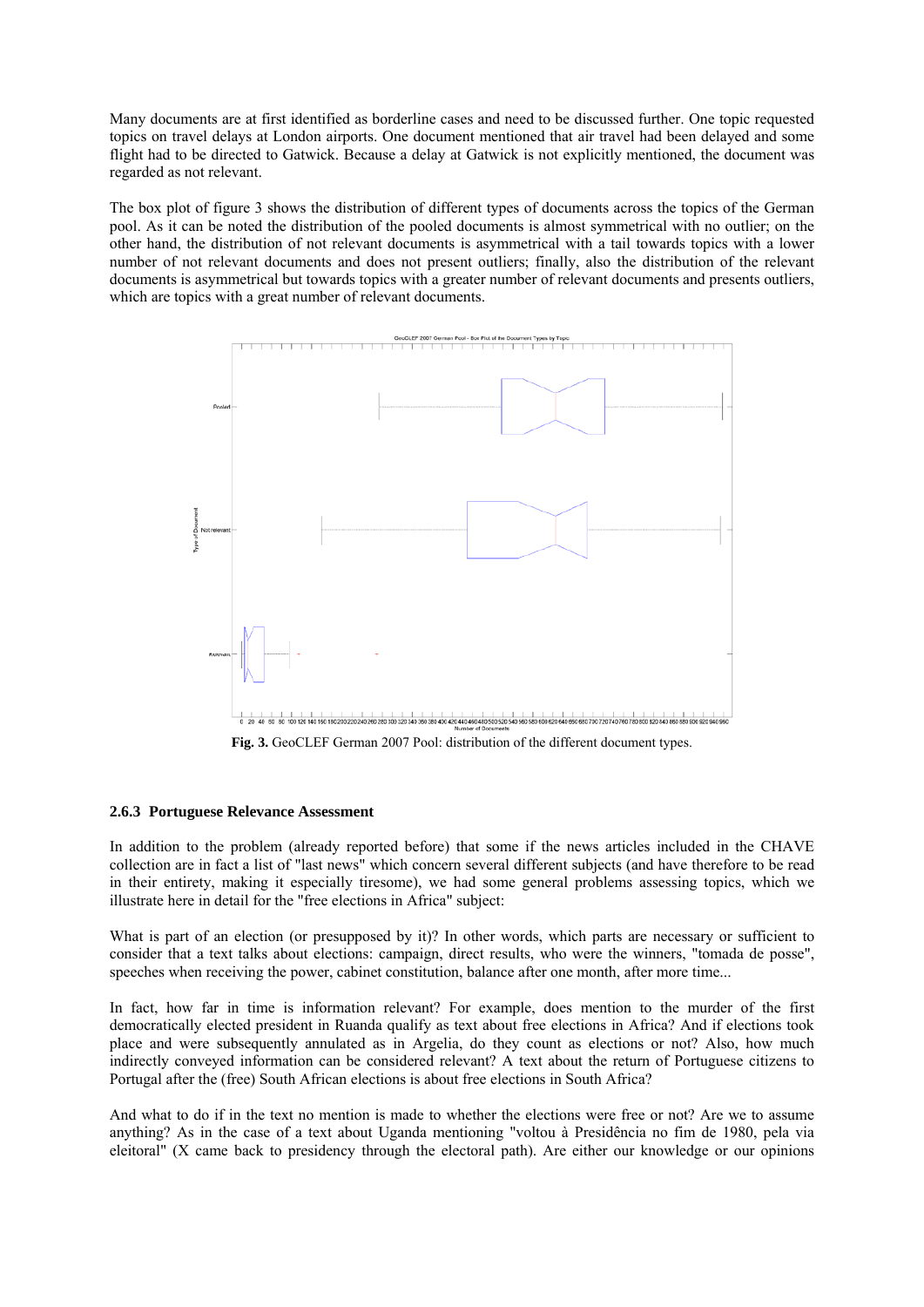going to play a role on the relevance assessment, or we are supposed to just look at the document and not bring our own bias?

Finally, how much difference of opinions is relevant to a topic? Consider the following piece of news "Savimbi considera ilegais as eleições consideradas livres e justas pela ONU..." (Savimbi considers illegal the elections considered free and just by UN). Are we to stand with UN or with Savimbi, as far as the elections in Angola are concerned? (In our opinion, this text is very relevant to the subject, anyway, since it mentions, and discusses, precisely the issue of "free elections in an African country".)

Due to this (acknowledged) difficulty of assessing relevance for some topics, it would have been beneficial to have a pool of judges assessing the same documents and produce a relevance cline. Although this is currently not possible with the DIRECT system, it might make sense in the future, especially for more evaluative topics that involve complex issues.

| <b>Pool Size</b>          | 15,572 documents                           |  |
|---------------------------|--------------------------------------------|--|
|                           | 14,810 not relevant                        |  |
|                           | $\bullet$ 762 relevant                     |  |
|                           | 25 topics                                  |  |
|                           | about 623 documents per topic<br>$\bullet$ |  |
| <b>Pooled Experiments</b> | 18 out of 18 submitted experiments         |  |
|                           | monolingual: 11 experiments<br>$\bullet$   |  |
|                           | bilingual: 7 experiments<br>$\bullet$      |  |
| Assessors                 | 6 assessors                                |  |
|                           | about 2,600 documents per assessor         |  |

The box plot of figure 4 shows the distribution of different types of documents across the topics of the Portuguese pool. As it can be noted the distribution of the pooled documents is a little bit asymmetrical towards topics with a lower number of pooled document and presents both upper and lower outliers, i.e. topics with many or few pooled documents; on the other hand, the distribution of not relevant documents is almost symmetrical with an outlier, which is a topic with few not relevant documents; finally, also the distribution of the relevant documents is asymmetrical towards topics with a greater number of relevant documents and presents outliers, which are topics with a great number of relevant documents.



**Fig. 4.** GeoCLEF Portuguese 2007 Pool: distribution of the different document types.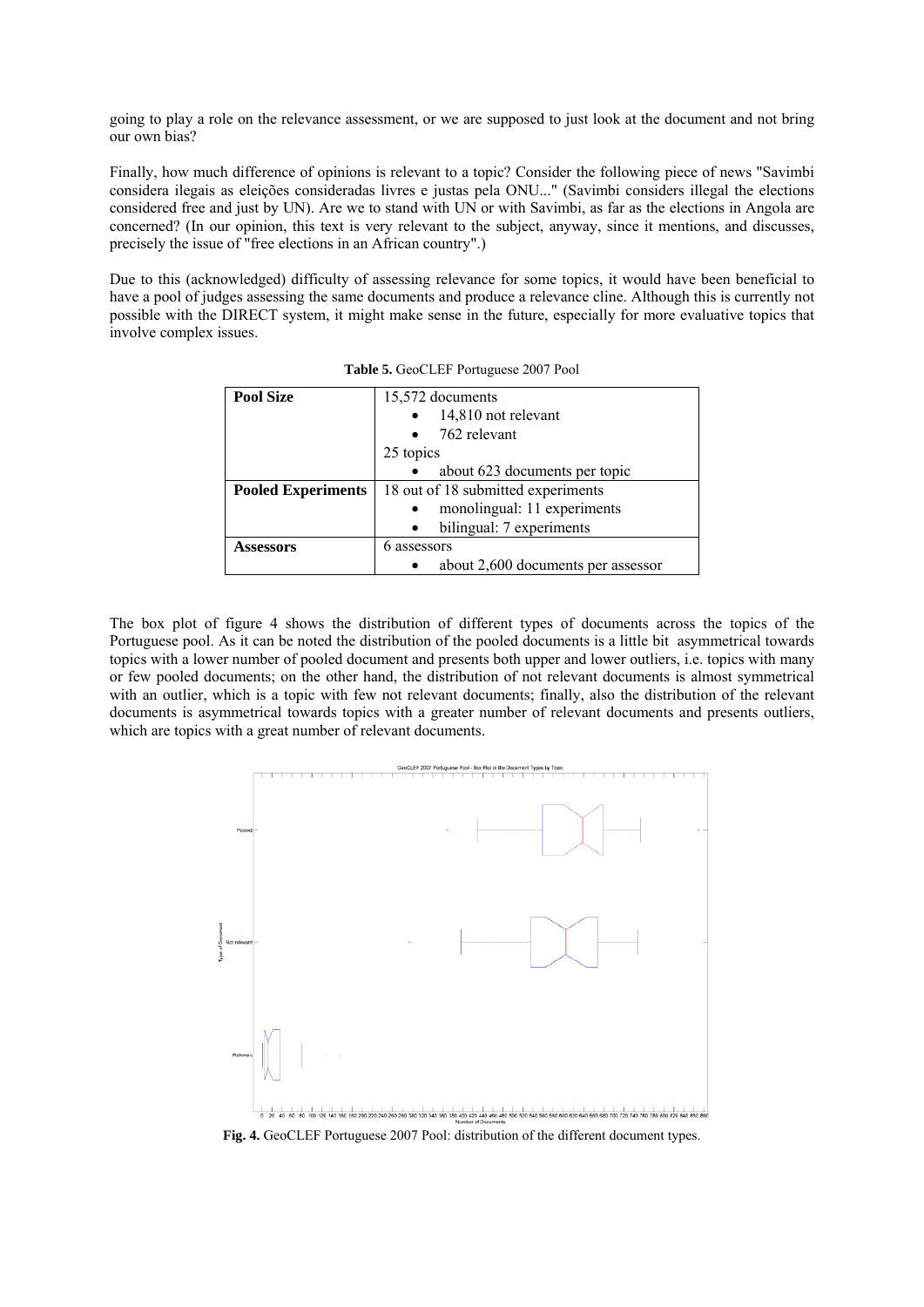# **3 GeoCLEF 2007 Results**

The results of the participating groups are reported in the following sections.

### **3.1 Participants and Experiments**

As shown in Table 6, a total of 13 groups from 9 different countries submitted results for one or more of the GeoCLEF tasks. A total of 108 experiments were submitted.

| Participant | <b>Institution</b>                  | Country              |
|-------------|-------------------------------------|----------------------|
| catalunya   | U.Politecnica Catalunya             | Spain                |
| cheshire    | U.C.Berkeley                        | <b>United States</b> |
| csusm       | Cal State U.- San marcos            | <b>United States</b> |
| depok*      | U. Indonesia                        | Indonesia            |
| groningen   | U. Groningen                        | The Netherlands      |
| hagen       | U. Hagen-Comp.Sci                   | Germany              |
| hildesheim  | U. Hildesheim                       | Germany              |
| icl         | Imperial College London - Computing | United Kingdom       |
| linguit*    | Linguit Ltd                         | United Kingdom       |
| moscow*     | Moscow State U.                     | Russia               |
| msasia      | Microsoft Asia                      | China                |
| valencia    | U.Politecnica Valencia              | Spain                |
| xldb        | U.Lisbon                            | Portugal             |

Table 6. GeoCLEF 2007 participants – new groups are indicated by  $*$ 

Table 7 reports the number of participants by their country of origin.

| Country              | # Participants |
|----------------------|----------------|
| China                |                |
| Germany              |                |
| Indonesia            |                |
| Portugal             |                |
| Russia               |                |
| Spain                |                |
| The Netherlands      |                |
| United Kingdom       | 2              |
| <b>United States</b> | 2              |
| <b>TOTAL</b>         | I٩             |

**Table 7.** GeoCLEF 2007 participants by country

Table 8 provides a breakdown of the experiments submitted by each participant for each of the offered tasks.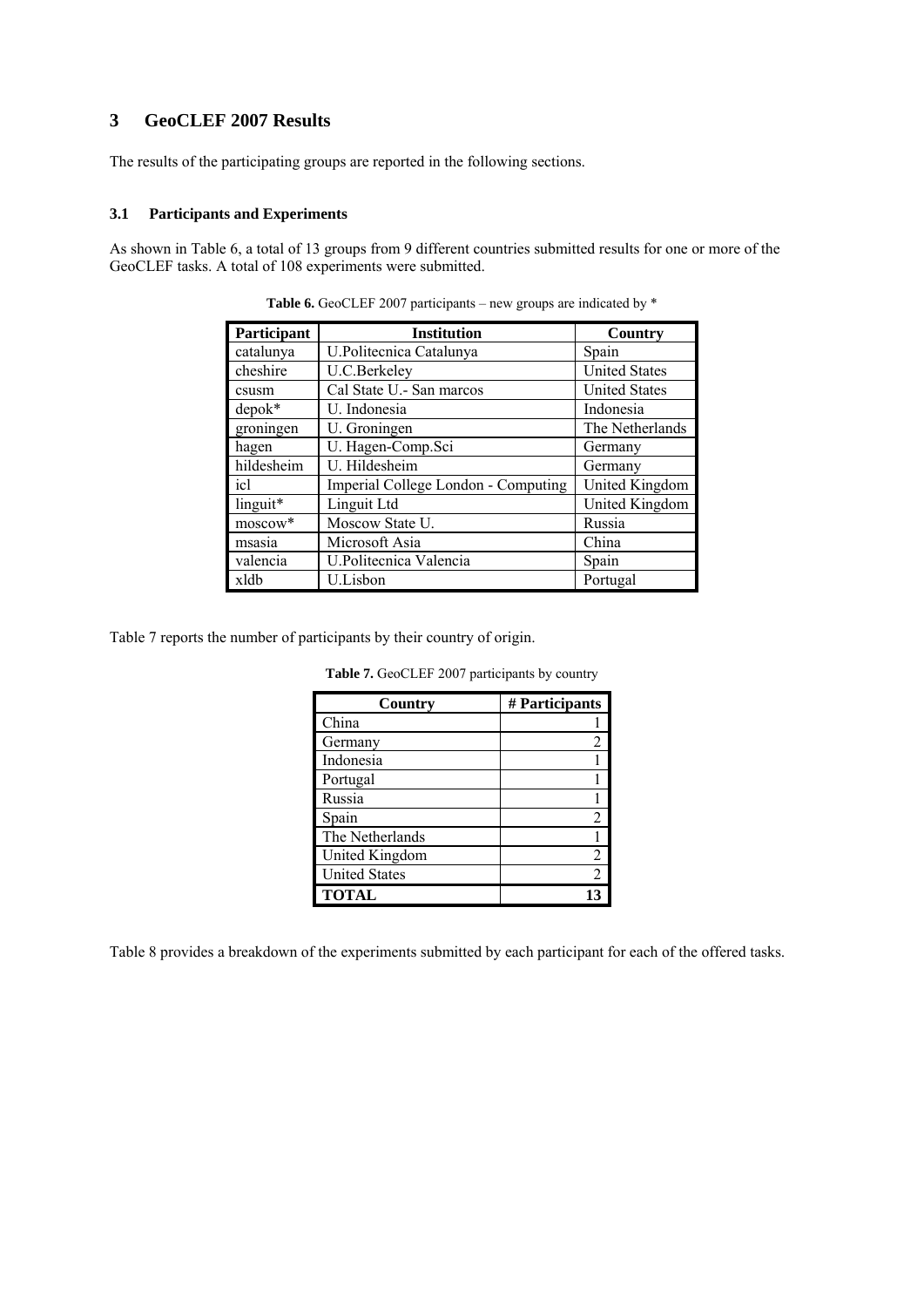|              |                | <b>Monolingual Tasks</b> |    |                   | <b>Bilingual Tasks</b> |                   |                         |  |  |  |
|--------------|----------------|--------------------------|----|-------------------|------------------------|-------------------|-------------------------|--|--|--|
| Participant  | DE             | EN                       | PT | X <sub>2</sub> DE | X <sub>2</sub> EN      | X <sub>2</sub> PT |                         |  |  |  |
| catalunya    |                | 5                        |    |                   |                        |                   | 5                       |  |  |  |
| cheshire     |                |                          |    | 3                 | 3                      | 3                 | 12                      |  |  |  |
| csusm        | 6              | 6                        | 5  |                   | 4                      | 4                 | 25                      |  |  |  |
| depok*       |                |                          |    |                   | 6                      |                   | 6                       |  |  |  |
| groningen    |                | 5                        |    |                   |                        |                   | 5                       |  |  |  |
| hagen        | 5              |                          |    | 5                 |                        |                   | 10                      |  |  |  |
| hildesheim   | $\overline{4}$ | 4                        |    |                   |                        |                   | 8                       |  |  |  |
| icl          |                | 4                        |    |                   |                        |                   | $\overline{\mathbf{4}}$ |  |  |  |
| linguit*     |                | 4                        |    |                   |                        |                   | 4                       |  |  |  |
| moscow*      |                | $\overline{2}$           |    |                   |                        |                   | $\overline{2}$          |  |  |  |
| msasia       |                | 5                        |    |                   |                        |                   | 5                       |  |  |  |
| valencia     |                | 12                       |    |                   |                        |                   | 12                      |  |  |  |
| xldb         |                | 5                        | 5  |                   |                        |                   | 10                      |  |  |  |
| <b>TOTAL</b> | 16             | 53                       | 11 | 8                 | 13                     | 7                 | 108                     |  |  |  |

**Table 8.** GeoCLEF 2007 experiments by task

 Five different topic languages were used for GeoCLEF bilingual experiments: German, English, Indonesian, Portuguese, and Spanish. Differently from usual, the most popular language for queries was Spanish (11 experiments out of 28 bilingual experiments); English (7 experiments) and Indonesian (6 experiments) almost tied for the second place; German (2 experiments) and Portuguese (2 experiments) tied for the third place. The number of bilingual runs by topic language is shown in Table 9.

**Table 9.** Bilingual experiments by topic language

|                       |    | <b>Source Language</b> | <b>TOTAL</b> |    |    |    |
|-----------------------|----|------------------------|--------------|----|----|----|
| Track                 | DE | EN                     | ES           | ID | PТ |    |
| Bilingual X2DE        |    |                        |              |    |    |    |
| <b>Bilingual X2EN</b> |    |                        |              |    |    | 13 |
| Bilingual X2PT        |    |                        |              |    |    |    |
| <b>TOTAL</b>          |    |                        |              |    |    |    |

#### **3.2 Monolingual Experiments**

Monolingual retrieval was offered for the following target collections: English, German, and Portuguese.

Table 10 shows the top five groups for each target collection, ordered by mean average precision. Note that only the best run is selected for each group, even if the group may have more than one top run. The table reports: the short name of the participating group; the experiment Digital Object Identifier (DOI); the mean average precision achieved by the experiment; and the performance difference between the first and the last participant.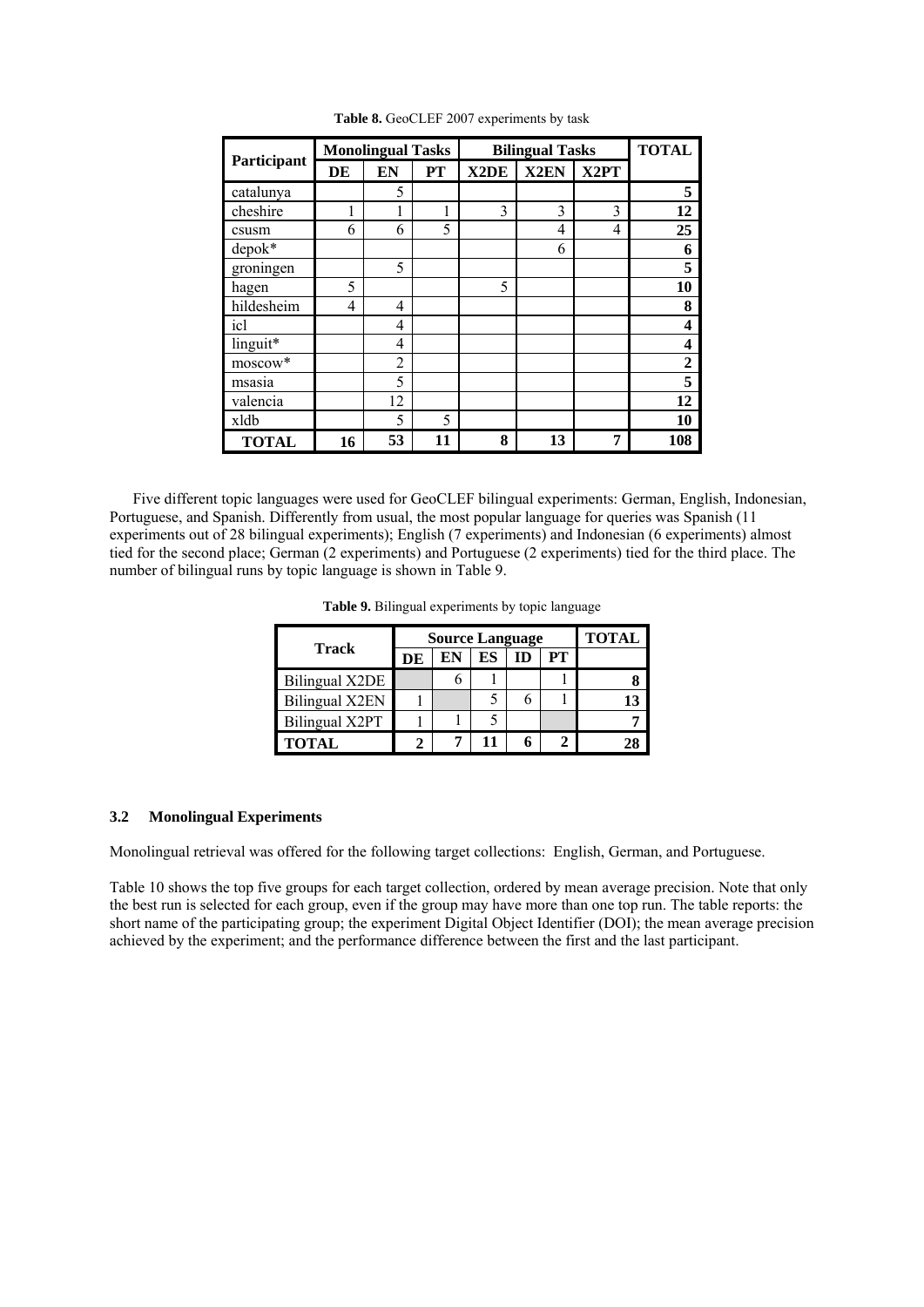| <b>Track</b>       | Rank                       | Part.      | <b>Experiment DOI</b>                               | <b>MAP</b> |
|--------------------|----------------------------|------------|-----------------------------------------------------|------------|
|                    | 1 <sup>st</sup>            | catalunya  | 10.2415/GC-MONO-EN-CLEF2007.CATALUNYA.TALPGEOIRTD2  | 28.50%     |
|                    | 2 <sup>nd</sup>            | cheshire   | 10.2415/GC-MONO-EN-CLEF2007.CHESHIRE.BERKMOENBASE   | 26.42%     |
| <b>Monolingual</b> | 3 <sup>rd</sup>            | valencia   | 10.2415/GC-MONO-EN-CLEF2007.VALENCIA.RFIAUPV06      | 26.36%     |
| <b>English</b>     | 4 <sup>th</sup>            | groningen  | 10.2415/GC-MONO-EN-CLEF2007.GRONINGEN.CLCGGEOEETD00 | 25.15%     |
|                    | 5 <sup>th</sup>            | csusm      | 10.2415/GC-MONO-EN-CLEF2007.CSUSM.GEOMOEN5          | 21.32%     |
|                    | Diff.                      |            |                                                     | 33,68%     |
|                    | $1^{\rm st}$               | hagen      | 10.2415/GC-MONO-DE-CLEF2007.HAGEN.FUHTDN5DE         | 25.76%     |
|                    | 2 <sup>nd</sup>            | csusm      | 10.2415/GC-MONO-DE-CLEF2007.CSUSM.GEOMODE4          | 21.41%     |
| <b>Monolingual</b> | 3 <sup>rd</sup>            | hildesheim | 10.2415/GC-MONO-DE-CLEF2007.HILDESHEIM.HIMODENE2NA  | 20.67%     |
| German             | 4 <sup>th</sup>            | cheshire   | 10.2415/GC-MONO-DE-CLEF2007. CHESHIRE. BERKMODEBASE | 13.92%     |
|                    | 5 <sup>th</sup>            |            |                                                     |            |
|                    | Diff.                      |            |                                                     | 85.06%     |
|                    | 1 <sup>st</sup>            | csusm      | 10.2415/GC-MONO-PT-CLEF2007.CSUSM.GEOMOPT3          | 17.83%     |
|                    | 2 <sup>nd</sup>            | cheshire   | 10.2415/GC-MONO-PT-CLEF2007.CHESHIRE.BERKMOPTBASE   | 17.39%     |
| <b>Monolingual</b> | $3^{\rm rd}$               | xldb       | 10.2415/GC-MONO-PT-CLEF2007.XLDB.XLDBPT 1           | 3.29%      |
| Portuguese         | $4^{\overline{\text{th}}}$ |            |                                                     |            |
|                    | 5 <sup>th</sup>            |            |                                                     |            |
|                    | Diff.                      |            |                                                     | 441.95%    |

**Table 10.** Best entries for the monolingual track. Additionally, the performance difference between the best and the last (up to 5) placed group is given (in terms of mean average precision) – new groups are indicated by \*

Figures 5 to 7 show the interpolated recall vs. average precision for the top participants of the monolingual tasks.



GeoCLEF Monolingual English Task Top 5 Participants - Standard Recall Levels vs Mean Interpolated Precision

**Fig. 5.** Monolingual English top participants. Interpolated Recall vs. Average Precision.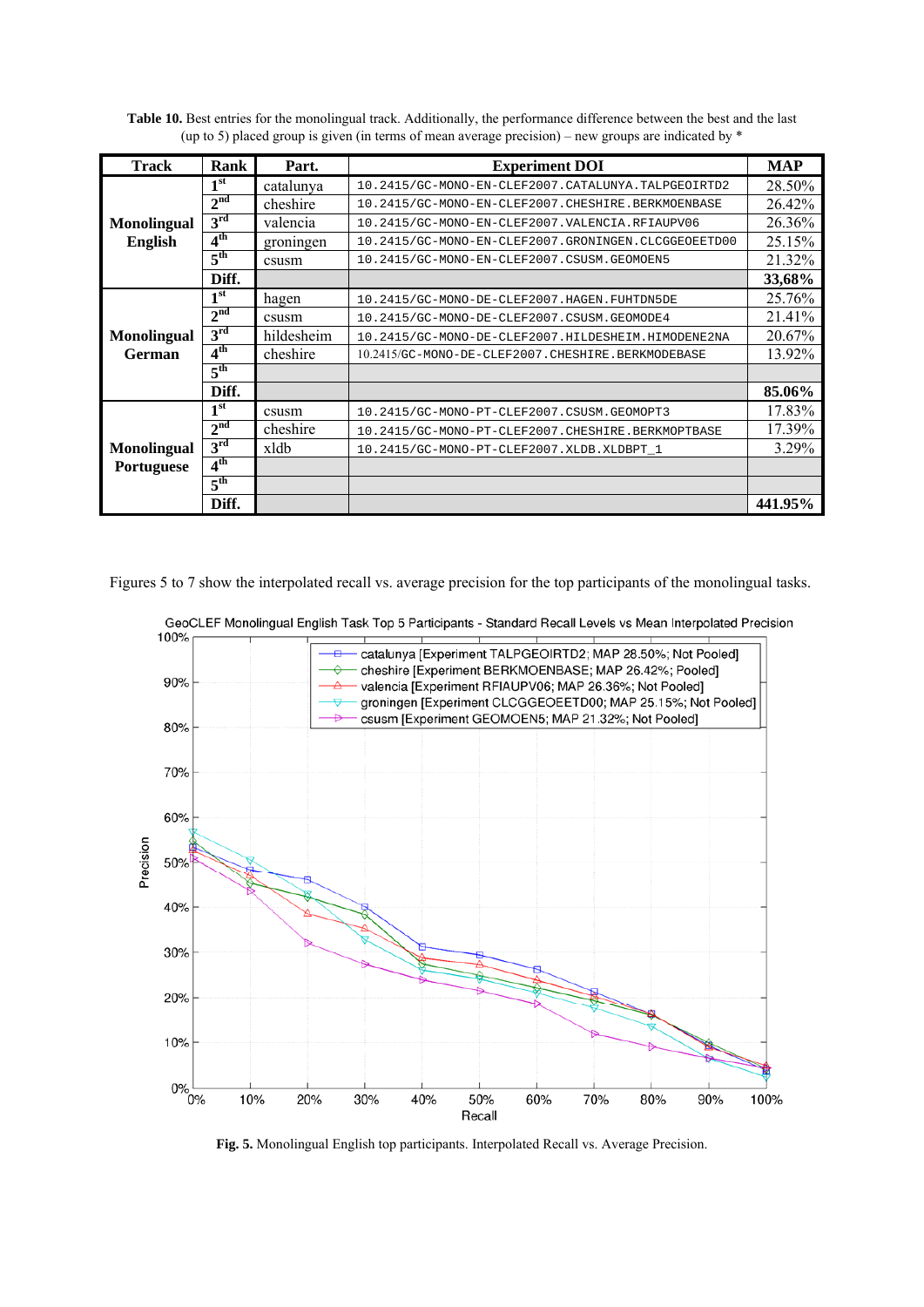





GeoCLEF Monolingual Portuguese Task Top 5 Participants - Standard Recall Levels vs Mean Interpolated Precision

**Fig. 7.** Monolingual Portuguese top participants. Interpolated Recall vs. Average Precision.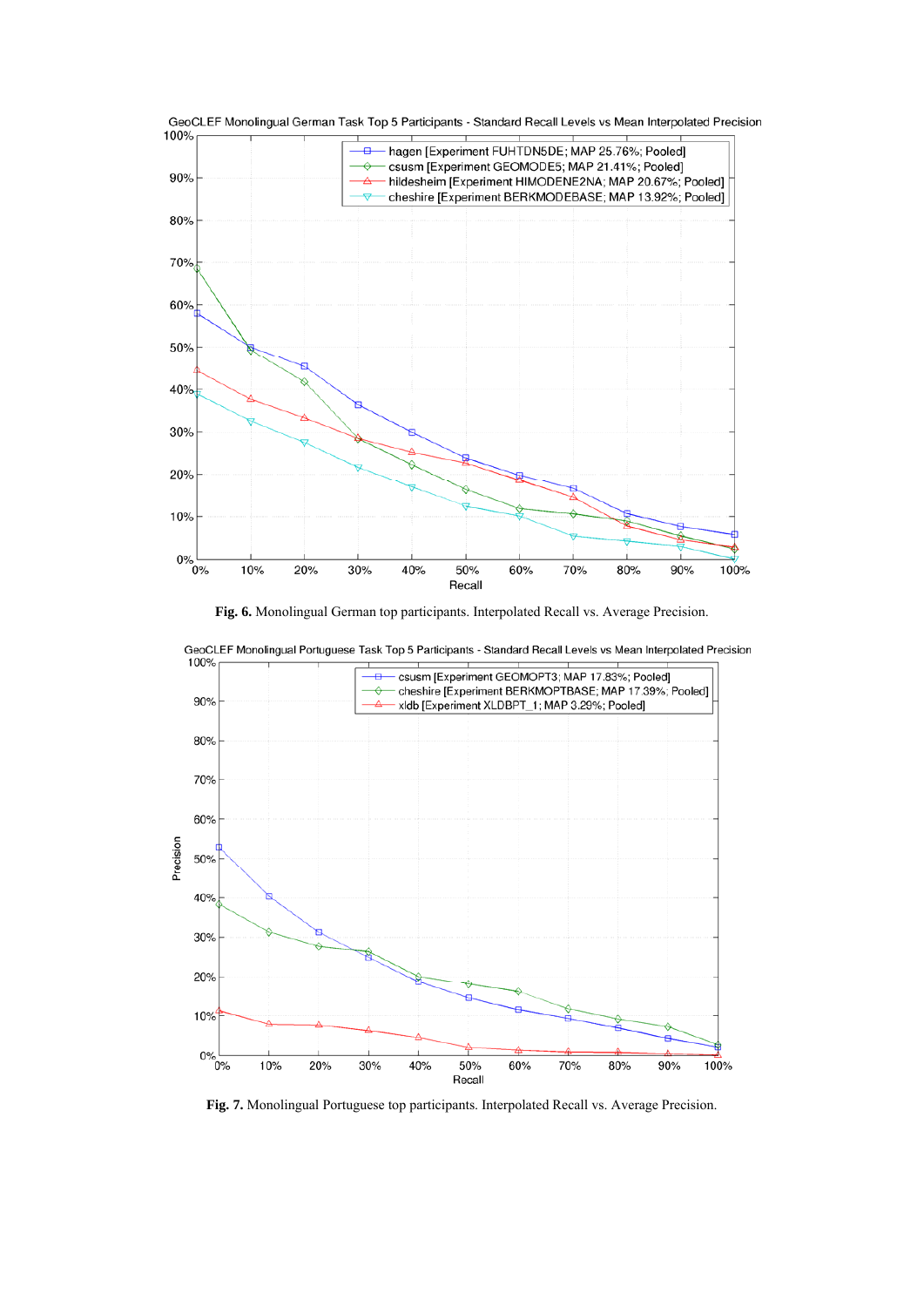#### **3.3 Bilingual Experiments**

The bilingual task was structured in four subtasks ( $X \rightarrow DE$ , EN, or PT target collection). Table 11 shows the best results for this task with the same logic of Table 7. Note that the top five participants contain both "newcomer" groups and "veteran" groups.

For bilingual retrieval evaluation, a common method is to compare results against monolingual baselines:

- $X \rightarrow DE$ : 81.1% of best monolingual German IR system
- $X \rightarrow EN$ : 77.4% of best monolingual English IR system
- $X \rightarrow PT$ : 112.9% of best monolingual Portuguese IR system

Note that there is a significant improvement for Bilingual German since CLEF 2006, when it was 70% of the best monolingual system; Bilingual English shows a small improvement, with respect to the 74% of the best monolingual system in CLEF 2006; finally, Bilingual Portuguese is quite surprising since it outperforms the monolingual and it represents a complete overturn with respect to the 47% of CLEF 2006.

**Table 11.** Best entries for the bilingual task. The performance difference between the best and the last (up to 5) placed group is given (in terms of mean average precision) – new groups are indicated by \*

| <b>Track</b>     | Rank            | Part.    | <b>Experiment DOI</b>                                 | <b>MAP</b> |
|------------------|-----------------|----------|-------------------------------------------------------|------------|
|                  | 1 <sup>st</sup> | cheshire | 10.2415/GC-BILI-X2EN-CLEF2007.CHESHIRE.BERKBIDEENBASE | 22.08%     |
|                  | 2 <sup>nd</sup> | $depok*$ | 10.2415/GC-BILI-X2EN-CLEF2007.DEPOK.UIBITDGP          | 20.96%     |
| <b>Bilingual</b> | $3^{\rm rd}$    | csusm    | 10.2415/GC-BILI-X2EN-CLEF2007.CSUSM.GEOBIESEN2        | 19.62%     |
| <b>English</b>   | 4 <sup>th</sup> |          |                                                       |            |
|                  | 5 <sup>th</sup> |          |                                                       |            |
|                  | Diff.           |          |                                                       | 12.54%     |
|                  | 1 <sup>st</sup> | hagen    | 10.2415/GC-BILI-X2DE-CLEF2007.HAGEN.FUHTDN4EN         | 20.92%     |
|                  | 2 <sup>nd</sup> | cheshire | 10.2415/GC-BILI-X2DE-CLEF2007.CHESHIRE.BERKBIPTDEBASE | 11.09%     |
| <b>Bilingual</b> | 3 <sup>rd</sup> |          |                                                       |            |
| <b>German</b>    | 4 <sup>th</sup> |          |                                                       |            |
|                  | $5^{\text{th}}$ |          |                                                       |            |
|                  | Diff.           |          |                                                       | 88,64%     |
|                  | 1 <sup>st</sup> | cheshire | 10.2415/GC-BILI-X2PT-CLEF2007.CHESHIRE.BERKBIENPTBASE | 20.12%     |
|                  | 2 <sup>nd</sup> | csusm    | 10.2415/GC-BILI-X2PT-CLEF2007.CSUSM.GEOBIESPT4        | 5.33%      |
| <b>Bilingual</b> | 3 <sup>rd</sup> |          |                                                       |            |
| Portuguese       | 4 <sup>th</sup> |          |                                                       |            |
|                  | 5 <sup>th</sup> |          |                                                       |            |
|                  | Diff.           |          |                                                       | 277.49%    |

Figure 8 to 10 show the interpolated recall vs. average precision graph for the top participants of the different bilingual tasks.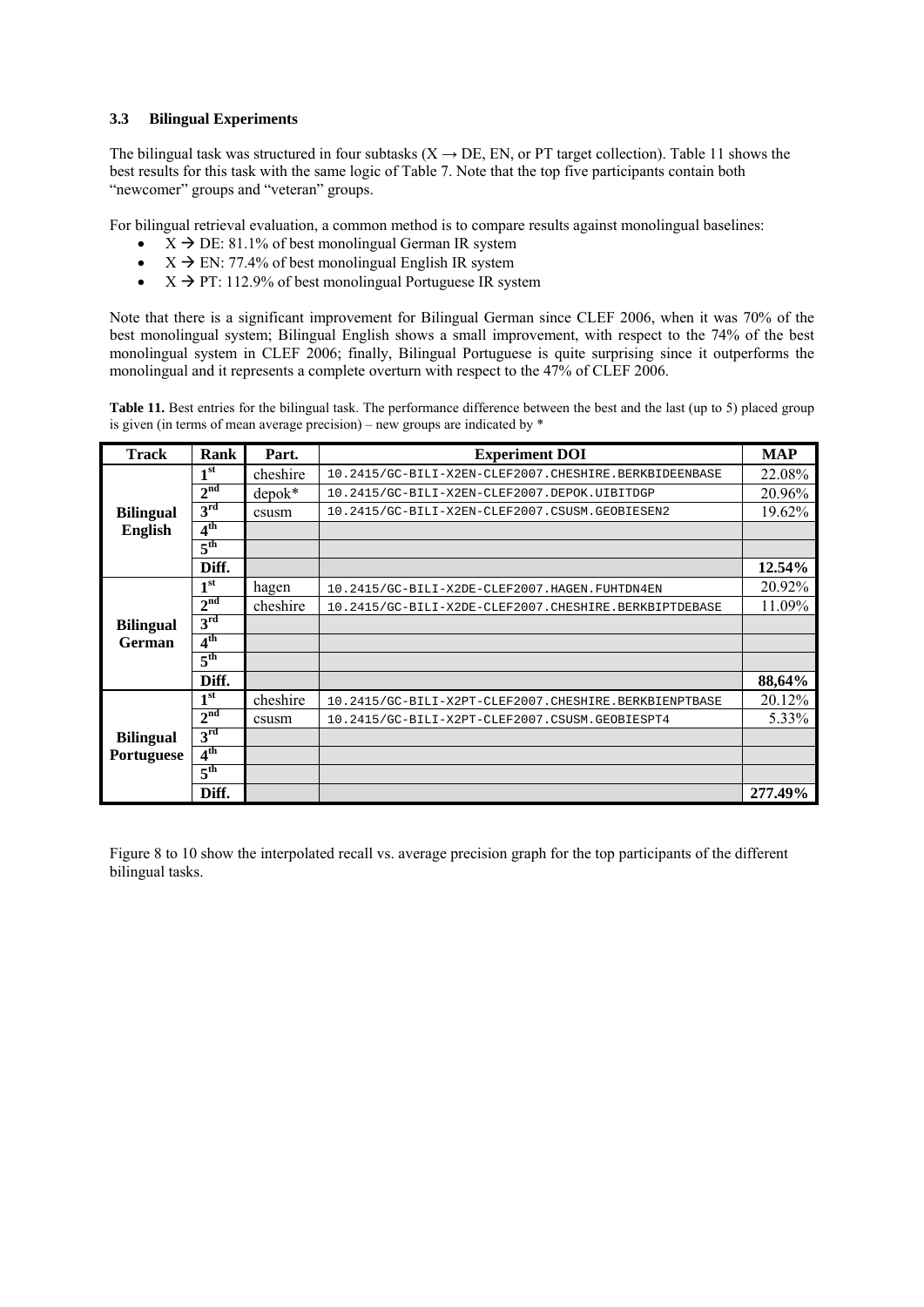

**Fig. 8.** Bilingual English top participants. Interpolated Recall vs Average Precision.



**Fig. 9.** Bilingual German top participants. Interpolated Recall vs Average Precision.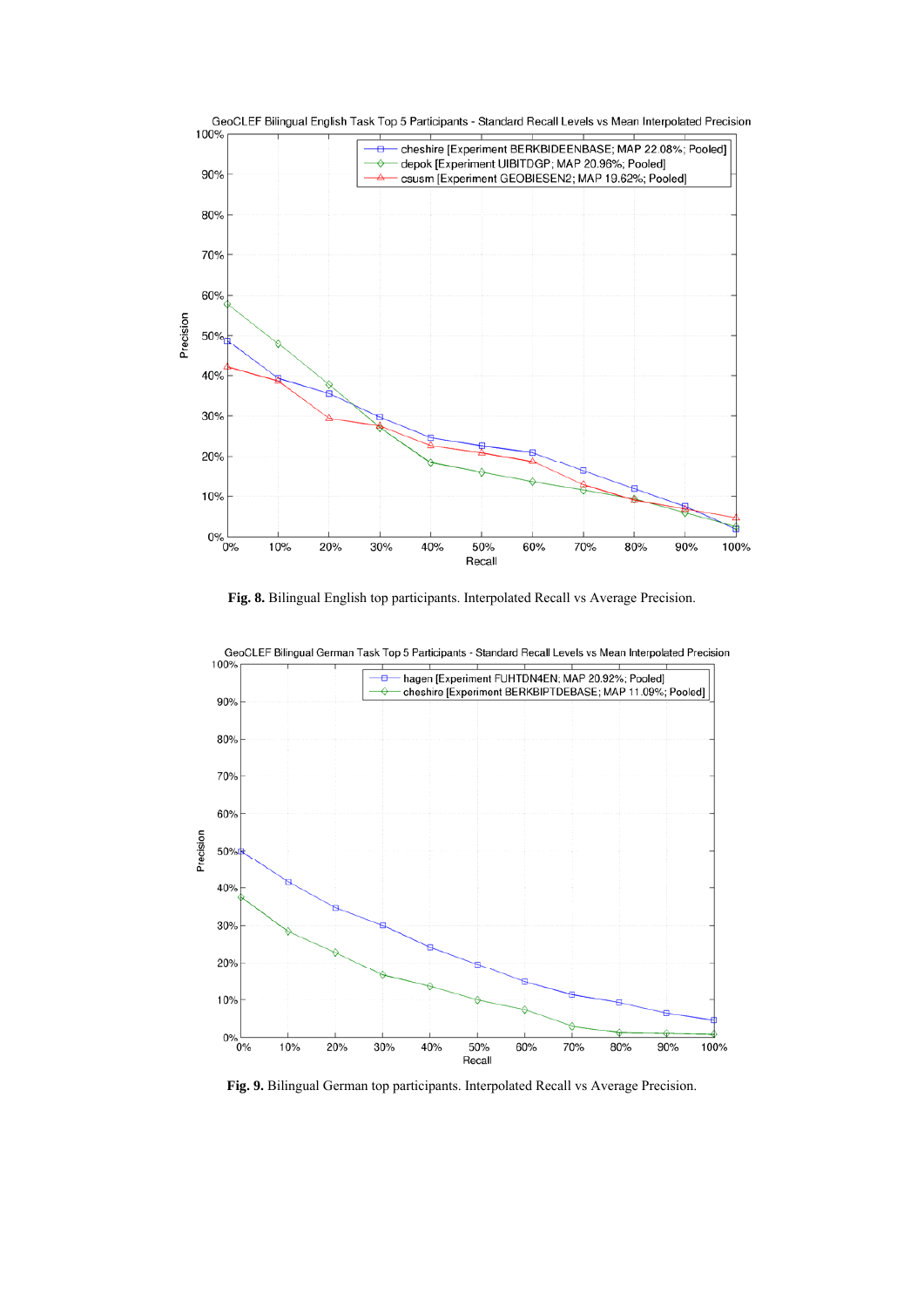

**Fig. 10.** Bilingual Portuguese top participants. Interpolated Recall vs Average Precision.

### **4 Result Analysis**

The test collection of GeoCLEF grew of 25 topics each year. This is usually considered the minimal test collection size to produce reliable results. Therefore, statistical testing and further reliability analysis are performed to assess the validity of the results obtained. The range of difficulties in the topics might have led to topics more difficult and more diverse than in traditional ad-hoc evaluations. To gain some insight on this issue, a topic performance analysis was also conducted.

#### **4.1 Statistical Testing**

Statistical testing for retrieval tests is intended to determine whether the order of the systems which results from the evaluation reliably measures the quality of the systems [Buckley  $\&$  Voorhees 2005]. In most cases, the statistical analysis gives an conservative estimate of the upper level of significance [Sanderson & Zobel 2005]. We used the MATLAB Statistics Toolbox, which provides the necessary functionality plus some additional functions and utilities. We use the *ANalysis Of VAriance* (ANOVA) test.

| <b>Track</b>                | LL | LL & TS | J <sub>B</sub> | <b>JB &amp; TS</b>        |
|-----------------------------|----|---------|----------------|---------------------------|
| Monolingual English         | 10 | 39      | 27             | 45                        |
| Monolingual German          |    | 13      |                | 14                        |
| Monolingual Portuguese      |    |         |                |                           |
| <b>Bilingual English</b>    |    |         | 10             | $\mathsf{I}^{\mathsf{a}}$ |
| <b>Bilingual German</b>     |    |         |                |                           |
| <b>Bilingual Portuguese</b> |    |         |                |                           |

**Table 12.** Lilliefors test for each track with (LL) and without Tague-Sutcliffe arcsin transformation (LL & TS). Jarque-Bera test for each track with (JB) and without Tague-Sutcliffe arcsin transformation (JB & TS).

Table 12 shows the results of the Lilliefors test before and after applying the Tague-Sutcliffe transformation. The results of the statistical analysis is shown in tables 13-18.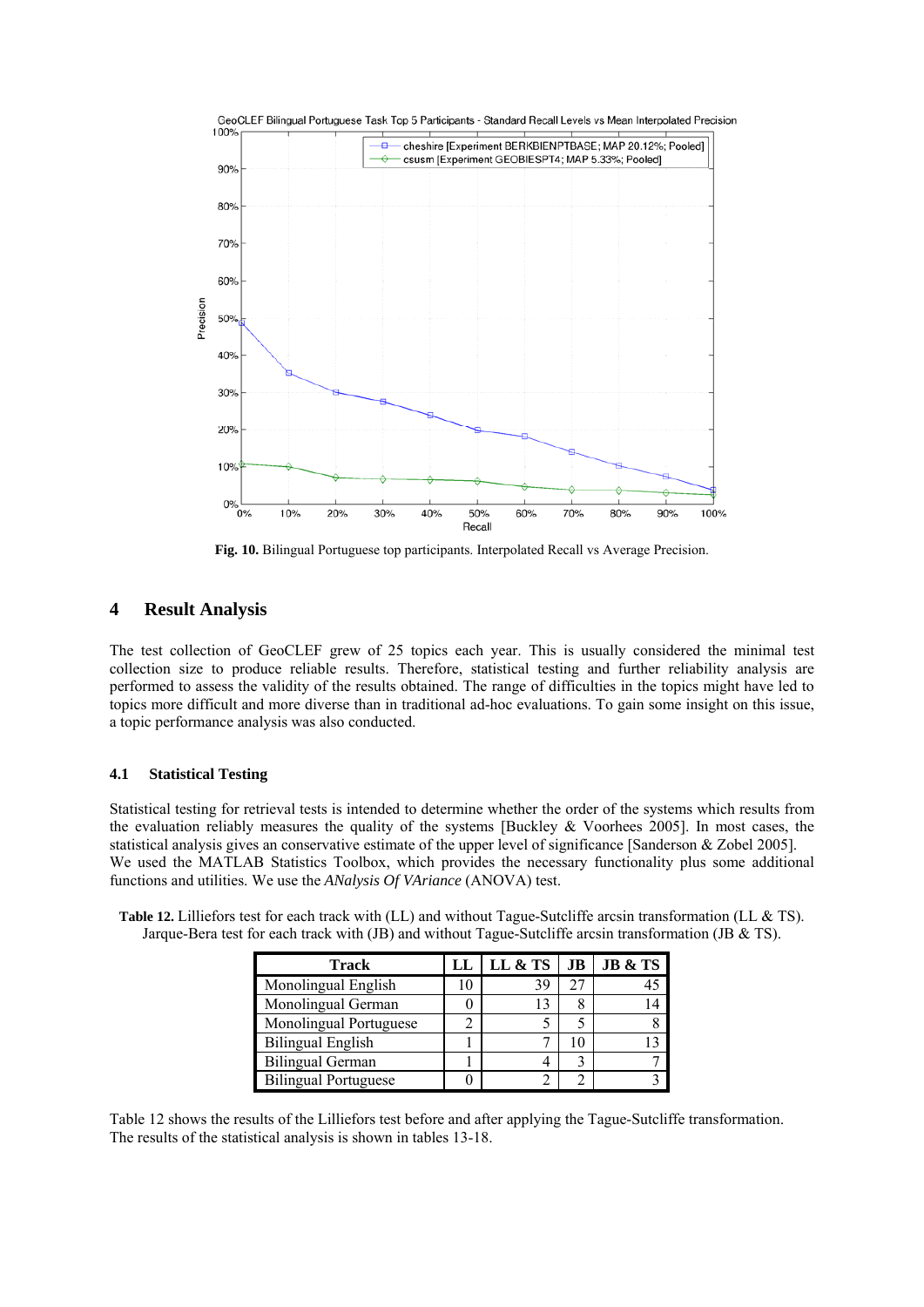|                                                             |             |                           |             |             |             |                           |             |             |             |             |             |             |                                           | <b>Table 15.</b> MORDINgual English. experiment groups according to the Tukey T Test. |
|-------------------------------------------------------------|-------------|---------------------------|-------------|-------------|-------------|---------------------------|-------------|-------------|-------------|-------------|-------------|-------------|-------------------------------------------|---------------------------------------------------------------------------------------|
| <b>Experiment DOI</b><br>10.2415/GC-MONO-EN-                |             |                           |             |             |             | <b>Groups</b>             |             |             |             |             |             |             |                                           |                                                                                       |
| CLEF2007. CATALUNYA. TALPGEOIRTD2                           | $\mathbf X$ |                           |             |             |             |                           |             |             |             |             |             |             |                                           |                                                                                       |
| 10.2415/GC-MONO-EN-<br>CLEF2007. CATALUNYA. TALPGEOIRTDN3   | $\mathbf X$ |                           |             |             |             |                           |             |             |             |             |             |             |                                           |                                                                                       |
| 10.2415/GC-MONO-EN-<br>CLEF2007. CATALUNYA. TALPGEOIRTDN2   | $\mathbf X$ |                           |             |             |             |                           |             |             |             |             |             |             |                                           |                                                                                       |
| 10.2415/GC-MONO-EN-<br>CLEF2007. CATALUNYA. TALPGEOIRTD1    | $\mathbf x$ |                           |             |             |             |                           |             |             |             |             |             |             |                                           |                                                                                       |
| 10.2415/GC-MONO-EN-<br>CLEF2007. CHESHIRE. BERKMOENBASE     | X           | X                         |             |             |             |                           |             |             |             |             |             |             |                                           |                                                                                       |
| 10.2415/GC-MONO-EN-<br>CLEF2007. GRONINGEN. CLCGGEOEETD00   | X           | $\mathbf X$               |             |             |             |                           |             |             |             |             |             |             |                                           |                                                                                       |
| 10.2415/GC-MONO-EN-<br>CLEF2007. VALENCIA.RFIAUPV06         | $\mathbf X$ | $\mathbf X$               |             |             |             |                           |             |             |             |             |             |             |                                           |                                                                                       |
| 10.2415/GC-MONO-EN-                                         | X           | X                         |             |             |             |                           |             |             |             |             |             |             |                                           |                                                                                       |
| CLEF2007. VALENCIA.RFIAUPV04<br>10.2415/GC-MONO-EN-         | $\mathbf X$ | $\mathbf x$               |             |             |             |                           |             |             |             |             |             |             |                                           |                                                                                       |
| CLEF2007. CATALUNYA. TALPGEOIRTDN1<br>10.2415/GC-MONO-EN-   | $\mathbf X$ | $\mathbf x$               |             |             |             |                           |             |             |             |             |             |             |                                           |                                                                                       |
| CLEF2007. VALENCIA.RFIAUPV02<br>10.2415/GC-MONO-EN-         |             |                           |             |             |             |                           |             |             |             |             |             |             |                                           | GeoCLEF Monolingual English Task - Tukey T test with "top group" highlighted          |
| CLEF2007. VALENCIA.RFIAUPV11<br>10.2415/GC-MONO-EN-         | $\mathbf X$ | $\mathbf X$               | $\mathbf X$ |             |             |                           |             |             |             |             |             |             |                                           |                                                                                       |
| CLEF2007. VALENCIA.RFIAUPV09<br>10.2415/GC-MONO-EN-         | $\mathbf X$ | $\boldsymbol{\mathsf{X}}$ | $\mathbf X$ |             |             |                           |             |             |             |             |             |             |                                           |                                                                                       |
| CLEF2007. VALENCIA.RFIAUPV05                                | X           | $\mathbf X$               | X           |             |             |                           |             |             |             |             |             |             |                                           |                                                                                       |
| 10.2415/GC-MONO-EN-<br>CLEF2007. VALENCIA.RFIAUPV10         | $\mathbf X$ | $\mathbf x$               | X           |             |             |                           |             |             |             |             |             |             | TALPGEORTED<br><b>TALPGEORTDN3</b>        |                                                                                       |
| 10.2415/GC-MONO-EN-<br>CLEF2007. VALENCIA.RFIAUPV12         | $\mathbf X$ | $\mathbf X$               | $\mathbf X$ | $\mathbf X$ |             |                           |             |             |             |             |             |             | TALPGEOIRTEN2<br>TALPGEORITDS             |                                                                                       |
| 10.2415/GC-MONO-EN-<br>CLEF2007. VALENCIA.RFIAUPV01         | X           | X                         | X           | X           |             |                           |             |             |             |             |             |             | BERWICENBASE                              |                                                                                       |
| 10.2415/GC-MONO-EN-<br>CLEF2007. VALENCIA.RFIAUPV03         | X           | $\mathbf x$               | $\mathbf X$ | $\mathbf X$ | $\mathbf X$ |                           |             |             |             |             |             |             | CLCOGEOEETDOO<br>RFML#V06                 |                                                                                       |
| 10.2415/GC-MONO-EN-<br>CLEF2007. VALENCIA.RFIAUPV08         | $\mathbf X$ | $\mathbf X$               | $\mathbf X$ | X           | $\mathbf X$ | $\mathbf X$               |             |             |             |             |             |             | RFWJPVIA<br>TALPOECKRTDN1                 |                                                                                       |
| 10.2415/GC-MONO-EN-                                         | X           | X                         | X           | $\mathbf x$ | $_{\rm X}$  | $_{\rm X}$                |             |             |             |             |             |             | RFAUPV12<br>REAUPVLE                      |                                                                                       |
| CLEF2007. VALENCIA.RFIAUPV07<br>10.2415/GC-MONO-EN-         | $\mathbf X$ | X                         | $\mathbf X$ | $\mathbf X$ | $\mathbf X$ | $\mathbf X$               |             |             |             |             |             |             | <b>REMUPVOOL</b><br>REAUPVIS              |                                                                                       |
| CLEF2007.GRONINGEN.CLCGGEOEETDN01<br>10.2415/GC-MONO-EN-    | $\mathbf X$ | X                         | X           | $\mathbf x$ | $_{\rm X}$  | $\mathbf X$               |             |             |             |             |             |             | REMUPV10                                  |                                                                                       |
| CLEF2007. GRONINGEN. CLCGGEOEET00<br>10.2415/GC-MONO-EN-    |             |                           |             |             |             |                           |             |             |             |             |             |             | RFMUPV12<br>REAUPVIL                      |                                                                                       |
| CLEF2007.GRONINGEN.CLCGGEOEETDN00<br>10.2415/GC-MONO-EN-    | $\mathbf X$ | $\mathbf X$               | $\mathbf X$ | $\mathbf X$ | $\mathbf X$ | $\mathbf X$               |             |             |             |             |             |             | RFIAUPV03<br>RFMJPV38                     |                                                                                       |
| CLEF2007.CSUSM.GEOMOEN5<br>10.2415/GC-MONO-EN-              | $\mathbf X$ | $\mathbf x$               | X           | $\mathbf x$ | $\mathbf X$ | $\mathbf X$               | $\mathbf X$ |             |             |             |             |             | RINGPVD<br>CLODGEOEETONI!                 |                                                                                       |
| CLEF2007.GRONINGEN.CLCGGEOEETDN01B                          | X           | $\mathbf x$               | X           | $\mathbf X$ | $\mathbf X$ | $\mathbf X$               | $\mathbf X$ |             |             |             |             |             | CLODGEOEETIN                              |                                                                                       |
| 10.2415/GC-MONO-EN-<br>CLEF2007. CSUSM. GEOMOEN6            | X           | $\mathbf X$               | X           | $\mathbf X$ | $\mathbf X$ | $\mathbf x$               | $\mathbf X$ |             |             |             |             |             | CLODGE DEETONIK<br><b>CEOMORM</b>         |                                                                                       |
| 10.2415/GC-MONO-EN-<br>CLEF2007. ICL. IMPCOLTEXTONLY        | $\mathbf X$ | $\mathbf X$               | $\mathbf x$ | $\mathbf X$ | $\mathbf X$ | $\mathbf x$               | $\mathbf X$ | $\mathbf X$ |             |             |             |             | CLCCCECETOMINE<br><b>GEOMOENS</b>         |                                                                                       |
| 10.2415/GC-MONO-EN-<br>CLEF2007. CSUSM. GEOMOEN4            | X           | X                         | X           | X           | $\mathbf X$ | $\mathbf X$               | $\mathbf x$ | $\mathbf x$ |             |             |             |             | MPCOLTEXTON: V<br>GEOMOENA                |                                                                                       |
| 10.2415/GC-MONO-EN-<br>CLEF2007.HILDESHEIM.HIMOENNE         | X           | X                         | $\mathbf X$ | $\mathbf x$ | $\mathbf X$ | $\boldsymbol{\mathsf{X}}$ | $\mathbf X$ | $\mathbf X$ |             |             |             |             | <b>HACCIVAE</b><br>HIACENNAME             |                                                                                       |
| 10.2415/GC-MONO-EN-<br>CLEF2007. HILDESHEIM. HIMOENNANE     | $\mathbf X$ | $\mathbf X$               | X           | $\mathbf X$ | $\mathbf X$ | $\mathbf x$               | $\mathbf X$ | $\mathbf X$ |             |             |             |             | CROECENET_RUNS<br>HMOENDASE               |                                                                                       |
| 10.2415/GC-MONO-EN-<br>CLEF2007.MOSCOW.CIRGEOEN07 RUN1      | X           | X                         | X           | $\mathbf x$ | $_{\rm X}$  | $\mathbf x$               | $\mathbf X$ | $\mathbf X$ |             |             |             |             | CIRCECENST_RUNZ                           |                                                                                       |
| 10.2415/GC-MONO-EN-                                         | $\mathbf X$ | X                         | $\mathbf X$ | $\mathbf x$ | $\mathbf X$ | $\mathbf X$               | $\mathbf X$ | $\mathbf X$ |             |             |             |             | MSRATEXT<br>concessi.                     |                                                                                       |
| CLEF2007. HILDESHEIM. HIMOENBASE<br>10.2415/GC-MONO-EN-     | $\mathbf X$ | X                         | X           | $\mathbf x$ | $_{\rm X}$  | $\mathbf X$               | $\mathbf X$ | $\mathbf X$ |             |             |             |             | HMOENNE2<br>LTMLEDESC2007                 |                                                                                       |
| CLEF2007.MOSCOW.CIRGEOEN07_RUN2<br>10.2415/GC-MONO-EN-      | $\mathbf x$ | $\mathbf X$               | $\mathbf X$ |             |             | $\mathbf X$               | $\mathbf X$ | $\mathbf x$ | $\mathbf X$ |             |             |             | LTITLEEXPMANJAL2007<br>LTFLE2007          |                                                                                       |
| CLEF2007. MSASIA. MSRATEXT<br>10.2415/GC-MONO-EN-           |             |                           |             | $\mathbf X$ | $\mathbf X$ |                           |             |             |             |             |             |             | GEOMOENS<br>GEOMOEN2                      |                                                                                       |
| CLEF2007.CSUSM.GEOMOEN1<br>10.2415/GC-MONO-EN-              | $\mathbf X$ | $\mathbf X$               | $\mathbf X$ | $\mathbf x$ | $\mathbf X$ | $\mathbf X$               | $\mathbf X$ | $\mathbf X$ | $\mathbf X$ |             |             |             | IMPODLOOMBINATION                         |                                                                                       |
| CLEF2007.HILDESHEIM.HIMOENNE2<br>10.2415/GC-MONO-EN-        | $\mathbf X$ | $\mathbf X$               | X           | $\mathbf X$ | $\mathbf X$ | $\mathbf X$               | $\mathbf X$ | $\mathbf X$ | $\mathbf X$ |             |             |             | IMPCOLNOGEO<br>MSRALDA                    |                                                                                       |
| CLEF2007.LINGUIT.LTITLEDESC2007                             | X           | $\mathbf X$               | X           | $\mathbf X$ | $\mathbf X$ | $\mathbf x$               | $\mathbf X$ | $\mathbf X$ | $\mathbf X$ |             |             |             | LTTLEGEORERANK2007<br><b>MSRALOCATION</b> |                                                                                       |
| 10.2415/GC-MONO-EN-<br>CLEF2007.LINGUIT.LTITLEEXPMANUAL2007 | X           | $\mathbf x$               | $\mathbf x$ | $\mathbf x$ | $\mathbf x$ | $\mathbf X$               | $\mathbf X$ | $\mathbf X$ | $\mathbf x$ |             |             |             | MSRAWHTELIST<br>MSRAEXPANSON              |                                                                                       |
| 10.2415/GC-MONO-EN-<br>CLEF2007.LINGUIT.LTITLE2007          | X           | X                         | X           | $\mathbf X$ | $\mathbf X$ | $\mathbf X$               | $\mathbf X$ | $\mathbf x$ | $\mathbf x$ | $\mathbf x$ |             |             | XLDBEN_2                                  |                                                                                       |
| 10.2415/GC-MONO-EN-<br>CLEF2007. CSUSM. GEOMOEN3            | X           | X                         | $\mathbf X$ | $\mathbf x$ | $\mathbf X$ | $\boldsymbol{\mathsf{X}}$ | $\mathbf X$ | $\mathbf X$ | $\mathbf X$ | $\mathbf X$ | $\mathbf X$ |             | XLDBEN_3<br>XLDBEN 5                      |                                                                                       |
| 10.2415/GC-MONO-EN-<br>CLEF2007. CSUSM. GEOMOEN2            |             | $\mathbf x$               | X           | $\mathbf X$ | $\mathbf X$ | $\mathbf x$               | $\mathbf X$ | $\mathbf X$ | $\mathbf X$ | $\mathbf X$ | $\mathbf X$ | $\mathbf X$ | XLDBEN_4<br>XLDBEN_1                      |                                                                                       |
| 10.2415/GC-MONO-EN-<br>CLEF2007.ICL.IMPCOLCOMBINATION       |             |                           | $\mathbf x$ | $\mathbf x$ | $\mathbf X$ | $\mathbf X$               | $\mathbf X$ | $\mathbf X$ | $\mathbf X$ | $\mathbf X$ | $\mathbf X$ | $\mathbf X$ | MPCOLGEOONLY                              | 0.7                                                                                   |
| 10.2415/GC-MONO-EN-<br>CLEF2007. ICL. IMPCOLNOGEO           |             |                           |             | X           | $\mathbf X$ | $\mathbf x$               | $\bf{X}$    | $\mathbf x$ | $\mathbf X$ | $\mathbf X$ | $\mathbf X$ | $\mathbf x$ | $-0.1$                                    | 0.2<br>0.3<br>0.4<br>0.5<br>0.6<br>arcsin(sqrt)Average Precsion()                     |
| 10.2415/GC-MONO-EN-<br>CLEF2007. MSASIA. MSRALDA            |             |                           |             |             | $\mathbf x$ | $\mathbf x$               | $\mathbf X$ | $\mathbf X$ | $\mathbf X$ | $\mathbf X$ | $\mathbf X$ | $\mathbf X$ |                                           |                                                                                       |
| 10.2415/GC-MONO-EN-                                         |             |                           |             |             |             | $\mathbf x$               | $\mathbf X$ | $\mathbf X$ | $\mathbf X$ | $\mathbf X$ | $\mathbf X$ | $\mathbf X$ |                                           |                                                                                       |
| CLEF2007.LINGUIT.LTITLEGEORERANK2007<br>10.2415/GC-MONO-EN- |             |                           |             |             |             |                           | $\mathbf X$ | $\mathbf X$ | $\mathbf X$ | $\mathbf X$ | $\mathbf X$ | $\mathbf x$ |                                           |                                                                                       |
| CLEF2007. MSASIA. MSRALOCATION<br>10.2415/GC-MONO-EN-       |             |                           |             |             |             |                           |             |             |             |             |             |             |                                           |                                                                                       |
| CLEF2007. MSASIA. MSRAWHITELIST<br>10.2415/GC-MONO-EN-      |             |                           |             |             |             |                           | $\mathbf X$ | $\mathbf x$ | $\mathbf X$ | X           | $\mathbf x$ | $\mathbf x$ |                                           |                                                                                       |
| CLEF2007. MSASIA. MSRAEXPANSION<br>10.2415/GC-MONO-EN-      |             |                           |             |             |             |                           |             | $\mathbf X$ | $\mathbf X$ | $\mathbf X$ | $\mathbf x$ | $\mathbf X$ |                                           |                                                                                       |
| CLEF2007.XLDB.XLDBEN 2                                      |             |                           |             |             |             |                           |             |             | $\mathbf X$ | $\mathbf X$ | $\mathbf X$ | $\mathbf X$ |                                           |                                                                                       |
| 10.2415/GC-MONO-EN-<br>CLEF2007. XLDB. XLDBEN 3             |             |                           |             |             |             |                           |             |             | $\mathbf X$ | $\mathbf X$ | $\mathbf X$ | $\mathbf X$ |                                           |                                                                                       |
| 10.2415/GC-MONO-EN-<br>CLEF2007. XLDB. XLDBEN_5             |             |                           |             |             |             |                           |             |             |             | X           | $\mathbf X$ | $\mathbf X$ |                                           |                                                                                       |
| 10.2415/GC-MONO-EN-<br>CLEF2007. XLDB. XLDBEN_4             |             |                           |             |             |             |                           |             |             |             | $\mathbf X$ | $\mathbf x$ | $\mathbf x$ |                                           |                                                                                       |
| 10.2415/GC-MONO-EN-<br>CLEF2007. XLDB. XLDBEN 1             |             |                           |             |             |             |                           |             |             |             |             | $\mathbf X$ | $\mathbf X$ |                                           |                                                                                       |
| 10.2415/GC-MONO-EN-<br>CLEF2007.ICL.IMPCOLGEOONLY           |             |                           |             |             |             |                           |             |             |             |             |             | $\mathbf X$ |                                           |                                                                                       |
|                                                             |             |                           |             |             |             |                           |             |             |             |             |             |             |                                           |                                                                                       |

**Table 13.** Monolingual English: experiment groups according to the Tukey T Test.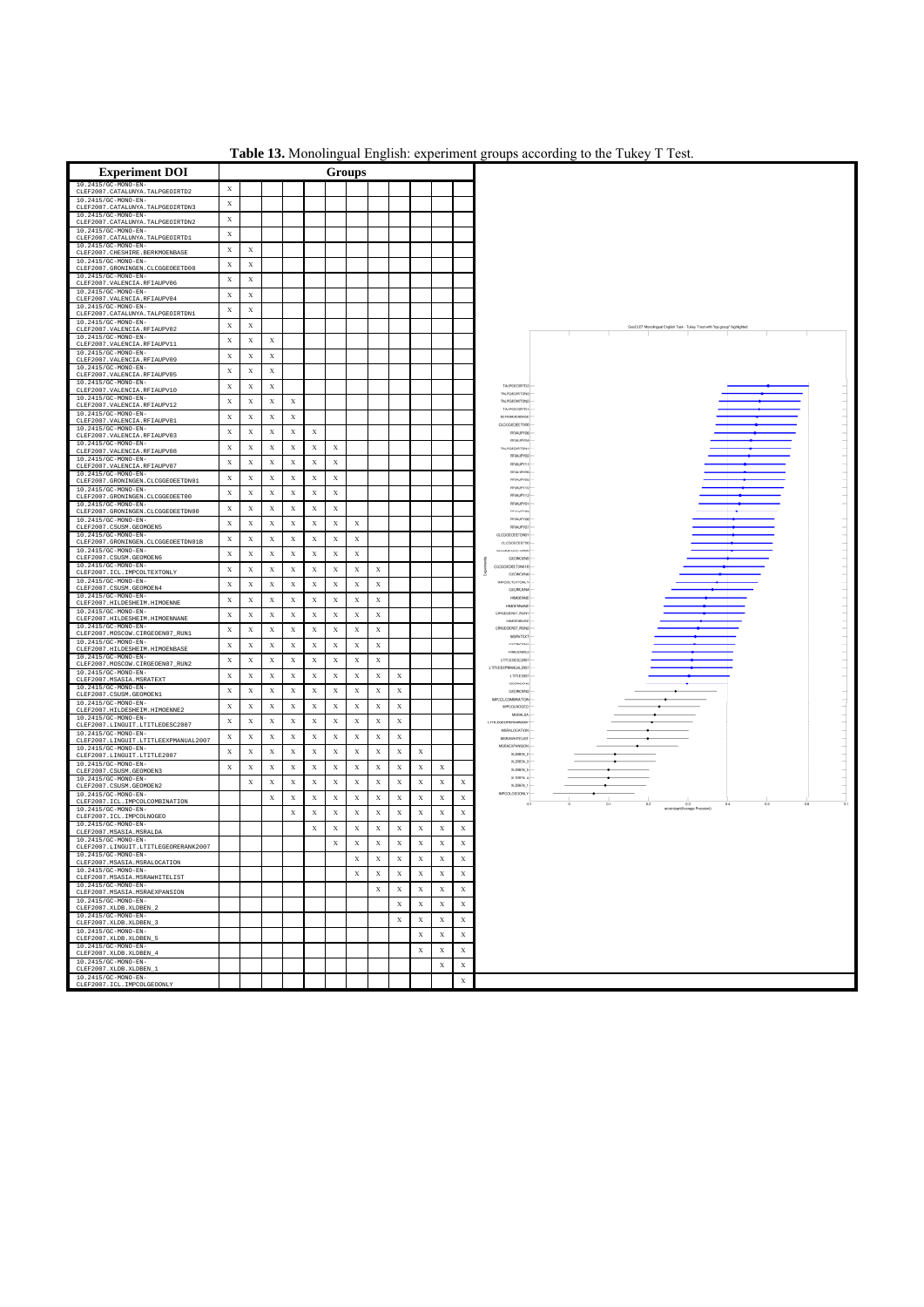| <b>Experiment DOI</b>                                   |   | <b>Groups</b> |                                              | GeoCLEF Monolingual German Task - Tukey T test with "top group" highlighted |     |                                        |     |      |     |      |     |      |
|---------------------------------------------------------|---|---------------|----------------------------------------------|-----------------------------------------------------------------------------|-----|----------------------------------------|-----|------|-----|------|-----|------|
| 10.2415/GC-MONO-DE-<br>CLEF2007.HAGEN.FUHTDN5DE         | X |               |                                              |                                                                             |     |                                        |     |      |     |      |     |      |
| 10.2415/GC-MONO-DE-<br>CLEF2007.HAGEN.FUHTDN4DE         | X | X             | <b>FUHTDN5DE</b>                             |                                                                             |     |                                        |     |      |     |      |     |      |
| 10.2415/GC-MONO-DE-<br>CLEF2007.CSUSM.GEOMODE4          | X | X             | FUHTDN4DE                                    |                                                                             |     |                                        |     |      |     |      |     |      |
| 10.2415/GC-MONO-DE-<br>CLEF2007.CSUSM.GEOMODE5          | X | X             | GEOMODE4                                     |                                                                             |     |                                        |     |      |     |      |     |      |
| 10.2415/GC-MONO-DE-<br>CLEF2007.CSUSM.GEOMODE1          | X | X             | GEOMODE5                                     |                                                                             |     |                                        |     |      |     |      |     |      |
| 10.2415/GC-MONO-DE-<br>CLEF2007.CSUSM.GEOMODE6          | X | X             | GEOMODE1                                     |                                                                             |     |                                        |     |      |     |      |     |      |
| 10.2415/GC-MONO-DE-<br>CLEF2007.HILDESHEIM.HIMODENE2NA  | X | X             | GEOMODE6                                     |                                                                             |     |                                        |     |      |     |      |     |      |
| 10.2415/GC-MONO-DE-<br>CLEF2007.HAGEN.FUHTD6DE          | X | X             | HIMODENE2NA                                  |                                                                             |     |                                        |     |      |     |      |     |      |
| 10.2415/GC-MONO-DE-<br>CLEF2007.HILDESHEIM.HIMODEBASE   | X | X             | Experiments<br>FUHTD6DE<br><b>HIMODEBASE</b> |                                                                             |     |                                        |     |      |     |      |     |      |
| 10.2415/GC-MONO-DE-<br>CLEF2007.HAGEN.FUHTD3DE          | X | X             | FUHTD3DE                                     |                                                                             |     |                                        |     |      |     |      |     |      |
| 10.2415/GC-MONO-DE-<br>CLEF2007.HILDESHEIM.HIMODENE2    | X | X             | HIMODENE2                                    |                                                                             |     |                                        |     |      |     |      |     |      |
| 10.2415/GC-MONO-DE-<br>CLEF2007.HAGEN.FUHTD2DE          | X | X             | FUHTD2DE                                     |                                                                             |     |                                        |     |      |     |      |     |      |
| 10.2415/GC-MONO-DE-<br>CLEF2007.HILDESHEIM.HIMODENE3    | X | X             | HIMODENE3                                    |                                                                             |     |                                        |     |      |     |      |     |      |
| 10.2415/GC-MONO-DE-<br>CLEF2007. CHESHIRE. BERKMODEBASE | X | X             | <b>BERKMODEBASE</b>                          |                                                                             |     |                                        |     |      |     |      |     |      |
| 10.2415/GC-MONO-DE-<br>CLEF2007.CSUSM.GEOMODE2          |   | X             | GEOMODE2                                     |                                                                             |     |                                        |     |      |     |      |     |      |
| 10.2415/GC-MONO-DE-<br>CLEF2007.CSUSM.GEOMODE3          |   | X             | GEOMODE3                                     |                                                                             |     |                                        |     |      |     |      |     |      |
|                                                         |   |               |                                              | 0.2<br>0.25                                                                 | 0.3 | 0.35<br>arcsin(sqrt(Average Precsion)) | 0.4 | 0.45 | 0.5 | 0.55 | 0.6 | 0.65 |
|                                                         |   |               |                                              |                                                                             |     |                                        |     |      |     |      |     |      |

**Table 14.** Monolingual German: experiment groups according to the Tukey T Test.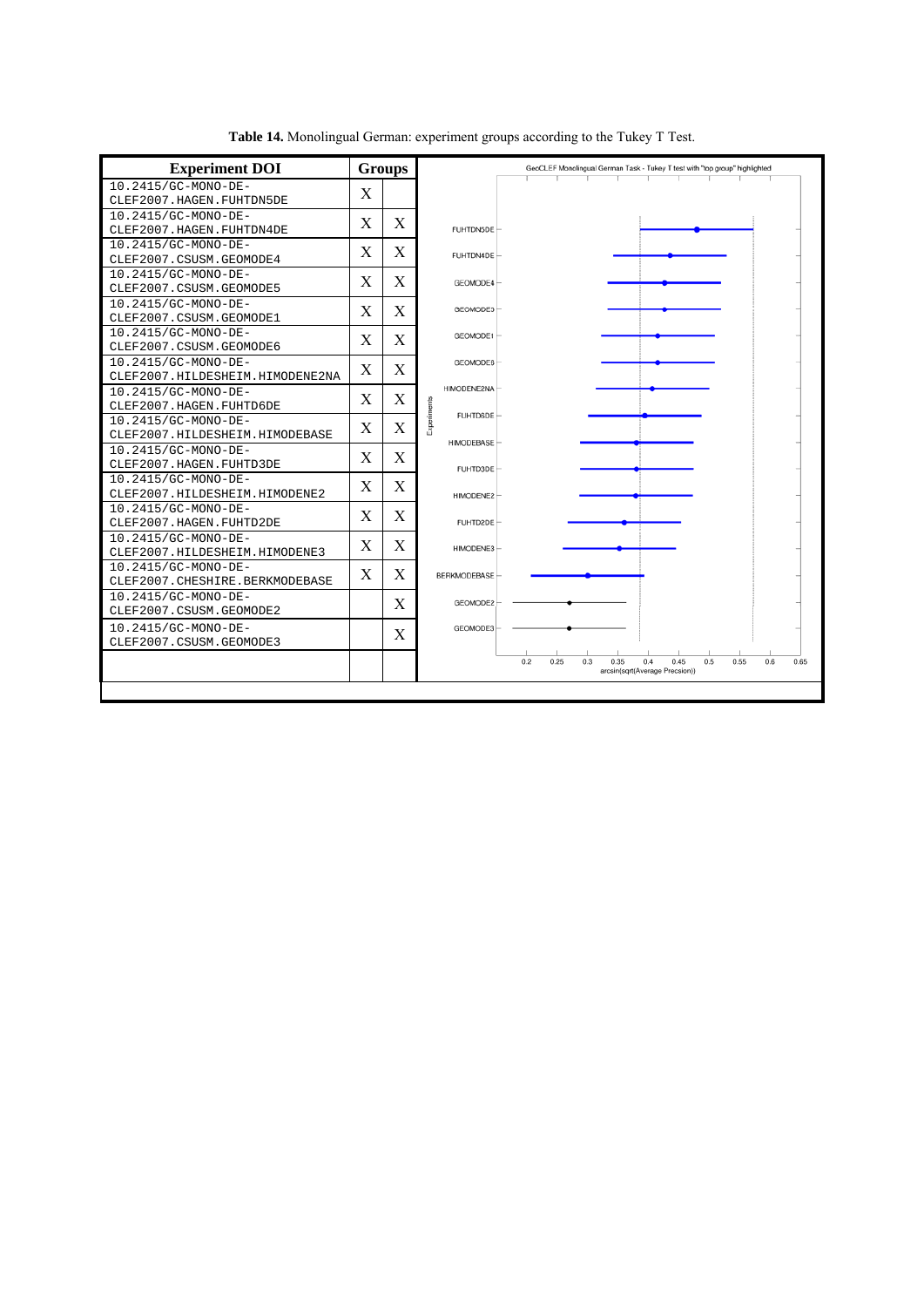| <b>Experiment DOI</b>                                   |   | <b>Groups</b> | GeoCLEF Monolingual Portuguese Task - Tukey T test with "top group" highlighted     |
|---------------------------------------------------------|---|---------------|-------------------------------------------------------------------------------------|
| 10.2415/GC-MONO-PT-                                     | X |               |                                                                                     |
| CLEF2007.CSUSM.GEOMOPT1<br>10.2415/GC-MONO-PT-          |   |               | GEOMOPT1-                                                                           |
| CLEF2007.CSUSM.GEOMOPT3                                 | X |               |                                                                                     |
| 10.2415/GC-MONO-PT-                                     | X |               | GEOMOPT3-                                                                           |
| CLEF2007.CSUSM.GEOMOPT4                                 |   |               |                                                                                     |
| 10.2415/GC-MONO-PT-                                     | X |               | GEOMOPT4-                                                                           |
| CLEF2007.CSUSM.GEOMOPT2                                 |   |               |                                                                                     |
| 10.2415/GC-MONO-PT-<br>CLEF2007. CHESHIRE. BERKMOPTBASE | X |               |                                                                                     |
| 10.2415/GC-MONO-PT-                                     |   |               | GEOMOPT2-                                                                           |
| CLEF2007.XLDB.XLDBPT_1                                  |   | X             |                                                                                     |
| 10.2415/GC-MONO-PT-                                     |   | X             | <b>BERKMOPTBASE</b>                                                                 |
| CLEF2007.CSUSM.GEOBIESPT1                               |   |               |                                                                                     |
| 10.2415/GC-MONO-PT-                                     |   | X             | Experiments<br>XLDBPT 1                                                             |
| CLEF2007.XLDB.XLDBPT_3                                  |   |               |                                                                                     |
| 10.2415/GC-MONO-PT-                                     |   | X             | GEOBIESPT1                                                                          |
| CLEF2007.XLDB.XLDBPT_2<br>10.2415/GC-MONO-PT-           |   |               |                                                                                     |
| CLEF2007.XLDB.XLDBPT 5                                  |   | X             | XLDBPT 3                                                                            |
| 10.2415/GC-MONO-PT-                                     |   |               |                                                                                     |
| CLEF2007.XLDB.XLDBPT 4                                  |   | X             | XLDBPT $2$ $-$                                                                      |
|                                                         |   |               |                                                                                     |
|                                                         |   |               |                                                                                     |
|                                                         |   |               | $XLDBPT 5$ -                                                                        |
|                                                         |   |               |                                                                                     |
|                                                         |   |               | XLDBPT 4                                                                            |
|                                                         |   |               |                                                                                     |
|                                                         |   |               | 0.05<br>0.1<br>0.25<br>0.3<br>0.35<br>0.5<br>$\theta$<br>0.15<br>0.2<br>0.4<br>0.45 |
|                                                         |   |               | arcsin(sqrt(Average Precsion))                                                      |

**Table 15.** Monolingual Portuguese: experiment groups according to the Tukey T Test.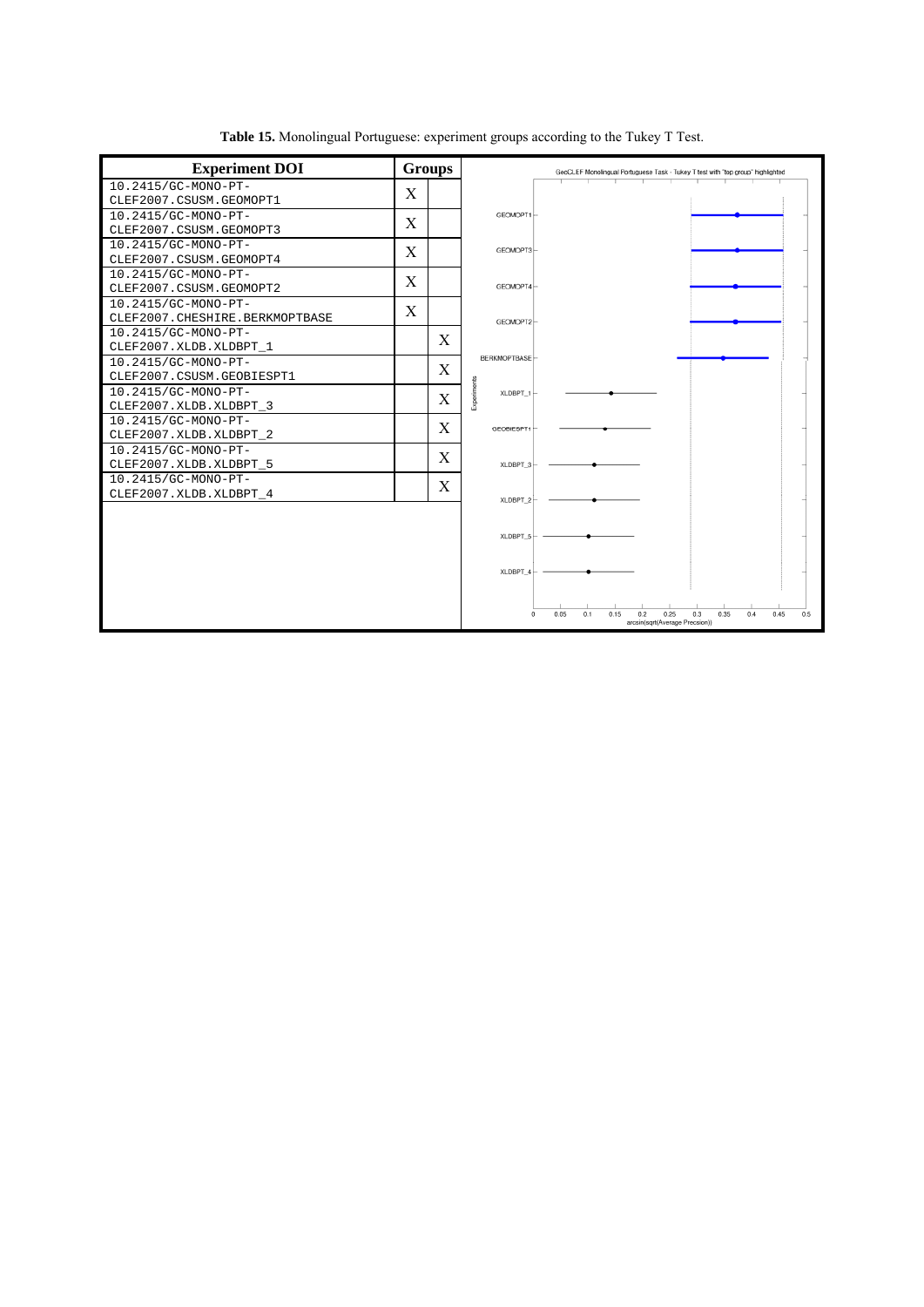| <b>Experiment DOI</b>                                       | <b>Groups</b> |                             | GeoCLEF Bilingual English Task - Tukey T test with "top group" highlighted  |
|-------------------------------------------------------------|---------------|-----------------------------|-----------------------------------------------------------------------------|
| 10.2415/GC-BILI-X2EN-<br>CLEF2007. CHESHIRE. BERKBIDEENBASE | X             | BERKBIDEENBASE-             |                                                                             |
| 10.2415/GC-BILI-X2EN-<br>CLEF2007. CHESHIRE. BERKBIESENBASE | X             |                             |                                                                             |
| 10.2415/GC-BILI-X2EN-<br>CLEF2007.DEPOK.UIBITDGPGEOFB       | X             | <b>BERKBIESENBASE</b>       |                                                                             |
| 10.2415/GC-BILI-X2EN-<br>CLEF2007.DEPOK.UIBITDGP            | X             | UIBITDGPGEOFB               |                                                                             |
| 10.2415/GC-BILI-X2EN-<br>CLEF2007. CHESHIRE. BERKBIPTENBASE | X             | UIBITDGP-                   |                                                                             |
| 10.2415/GC-BILI-X2EN-<br>CLEF2007.CSUSM.GEOBIESEN2          | X             | <b>BERKBIPTENBASE</b>       |                                                                             |
| 10.2415/GC-BILI-X2EN-<br>CLEF2007.DEPOK.UIBITDGPPF5         | X             | GEOBIESEN2                  |                                                                             |
| 10.2415/GC-BILI-X2EN-<br>CLEF2007.CSUSM.GEOBIESEN3          | X             | Experiments<br>UIBITDGPPF5- |                                                                             |
| 10.2415/GC-BILI-X2EN-<br>CLEF2007.DEPOK.UIBITGPPF5          | X             | GEOBIESEN3                  |                                                                             |
| 10.2415/GC-BILI-X2EN-<br>CLEF2007.DEPOK.UIBITGP             | X             | UIBITGPPF5                  |                                                                             |
| 10.2415/GC-BILI-X2EN-<br>CLEF2007.DEPOK.UIBITGPGEOFB        | X             | UIBITGP                     |                                                                             |
| 10.2415/GC-BILI-X2EN-<br>CLEF2007.CSUSM.GEOBIESEN1          | X             | <b>UIBITGPGEOFB</b>         |                                                                             |
| 10.2415/GC-BILI-X2EN-<br>CLEF2007.CSUSM.GEOBIESEN4          | X             |                             |                                                                             |
|                                                             |               | GEOBIESEN1                  |                                                                             |
|                                                             |               | GEOBIESEN4                  |                                                                             |
|                                                             |               | 0.2                         | 0.3<br>0.35<br>0.25<br>0.4<br>0.45<br>0.5<br>arcsin(sqrt(Average Precsion)) |

**Table 16.** Bilingual English: experiment groups according to the Tukey T Test.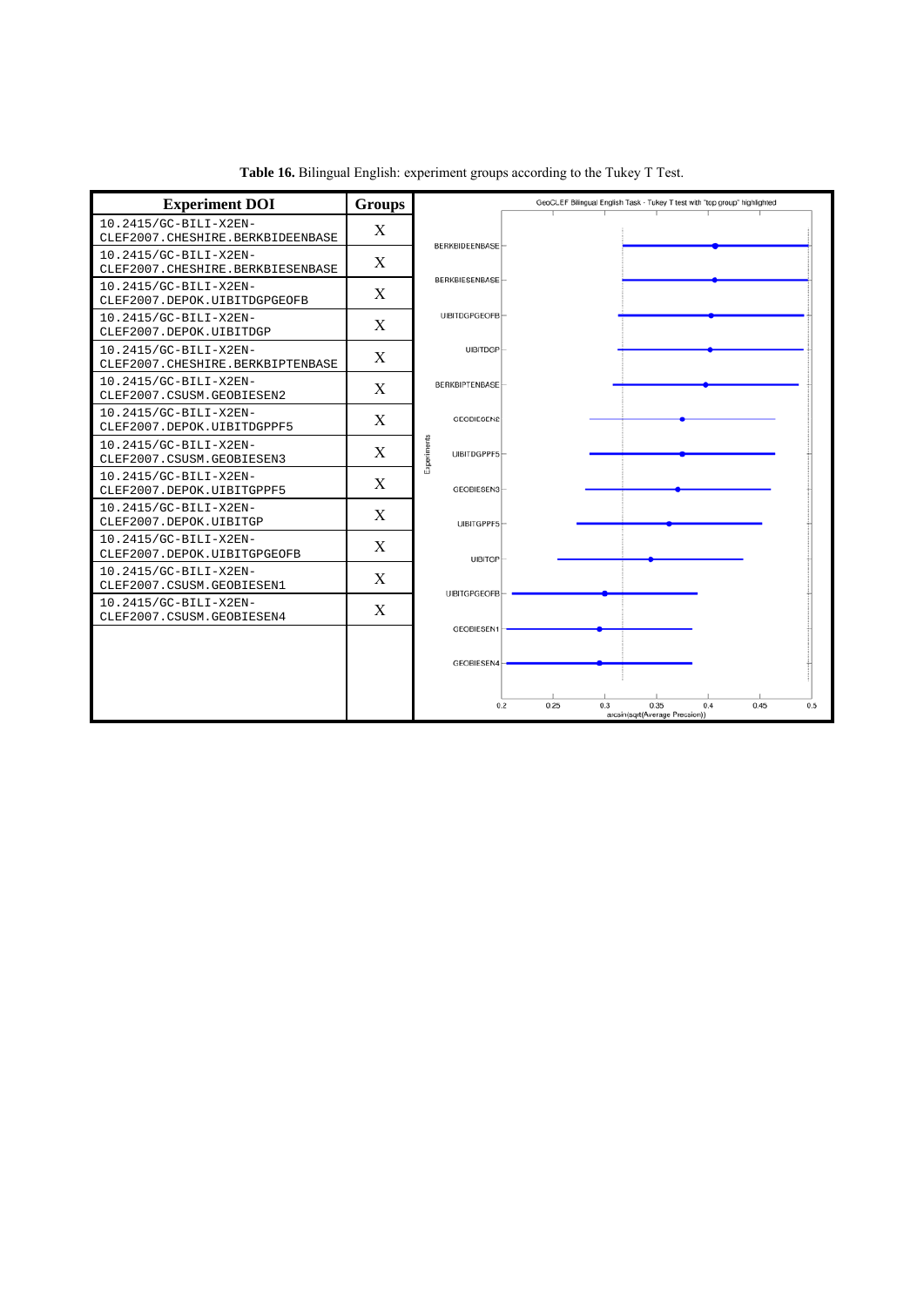**Table 17.** Bilingual German: experiment groups according to the Tukey T Test.



**Table 18.** Bilingual Portuguese: experiment groups according to the Tukey T Test.